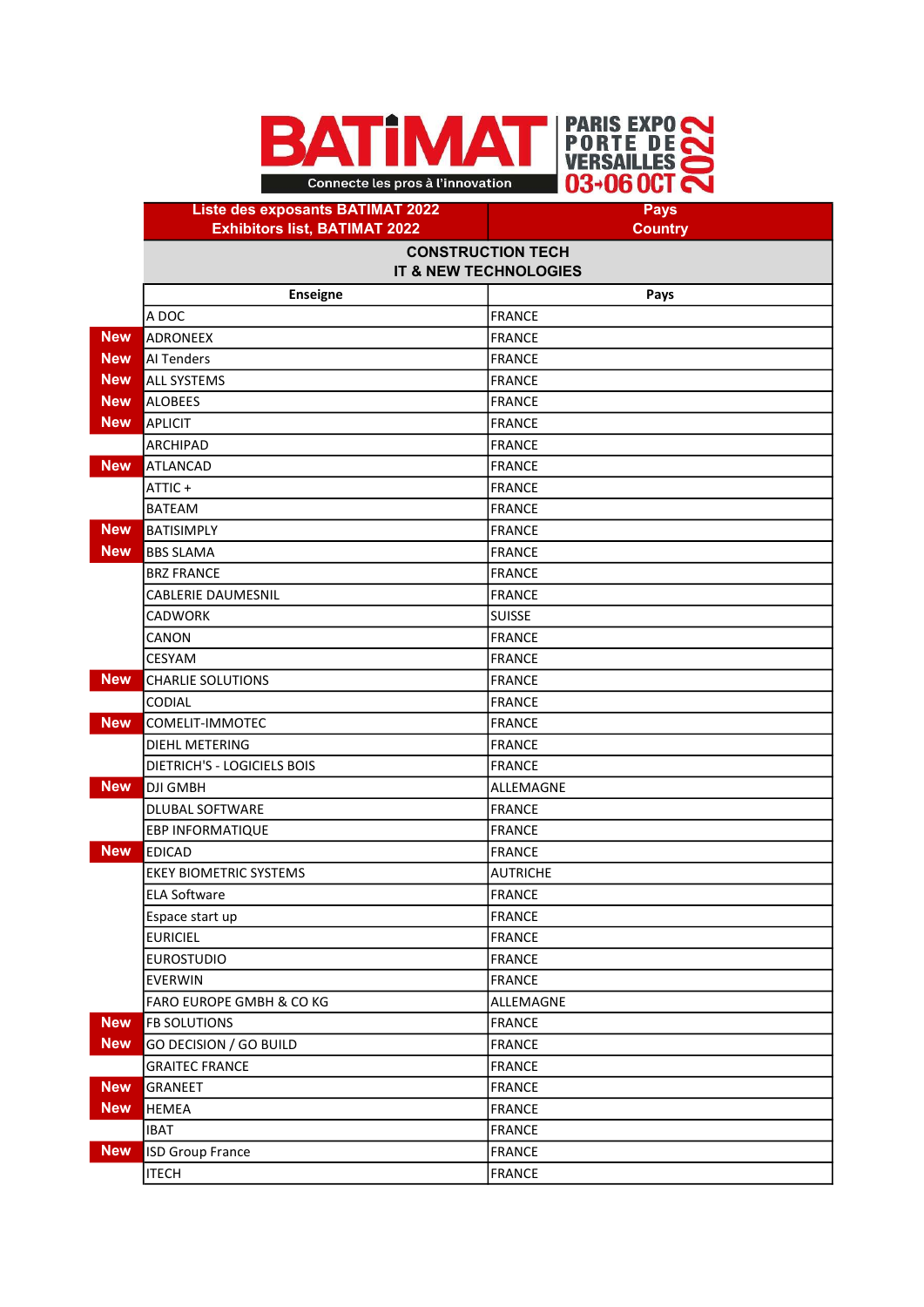



|            | <b>Liste des exposants BATIMAT 2022</b><br><b>Exhibitors list, BATIMAT 2022</b> | <b>Pays</b><br><b>Country</b> |
|------------|---------------------------------------------------------------------------------|-------------------------------|
| <b>New</b> | <b>KWOTE</b>                                                                    | <b>FRANCE</b>                 |
|            | LEICA GEOSYSTEMS PART OF HEXAGON                                                | <b>FRANCE</b>                 |
|            | LE LOGICIEL GIT ISBAT                                                           | FRANCE                        |
|            | LES COMPANIONS                                                                  | FRANCE                        |
| <b>New</b> | LINKEO COM                                                                      | FRANCE                        |
|            | <b>LOGICIEL EXTRABAT</b>                                                        | FRANCE                        |
|            | LSE                                                                             | FRANCE                        |
|            | <b>LUMION 3D FRANCE</b>                                                         | <b>FRANCE</b>                 |
|            | <b>MCS LOGICIELS</b>                                                            | FRANCE                        |
|            | MEDIA SOFTS - METALUSOFT                                                        | <b>FRANCE</b>                 |
|            | <b>METHOCAD</b>                                                                 | <b>FRANCE</b>                 |
|            | <b>NAVIWEST</b>                                                                 | <b>FRANCE</b>                 |
| <b>New</b> | <b>NEMETSCHEK</b>                                                               | ALLEMAGNE                     |
|            | NEMETSCHEK ALLPLAN FRANCE                                                       | FRANCE                        |
|            | <b>ONAYA - AQUITAINE INFORMATIQUE</b>                                           | FRANCE                        |
| <b>New</b> | Once For All                                                                    | FRANCE                        |
|            | <b>OSLO</b>                                                                     | FRANCE                        |
|            | <b>PROCAL</b>                                                                   | FRANCE                        |
| <b>New</b> | ProGBat                                                                         | <b>FRANCE</b>                 |
|            | <b>PROGISCAD</b>                                                                | FRANCE                        |
| <b>New</b> | <b>PUBOPTIM</b>                                                                 | <b>FRANCE</b>                 |
| <b>New</b> | RICOH 360 Projects                                                              | FRANCE                        |
|            | <b>ROBOBAT</b>                                                                  | <b>MAROC</b>                  |
|            | SAGE                                                                            | FRANCE                        |
| <b>New</b> | <b>SCREENING EAGLE TECHNOLOGIES</b>                                             | <b>SUISSE</b>                 |
|            | <b>SEMA FRANCE SARL</b>                                                         | ALLEMAGNE                     |
| <b>New</b> | <b>SESAME TECHNOLOGY</b>                                                        | FRANCE                        |
|            | <b>SOC INFORMATIQUE</b>                                                         | FRANCE                        |
|            | <b>SOGELINK</b>                                                                 | FRANCE                        |
|            | <b>SOLOG TECH</b>                                                               | FRANCE                        |
| <b>New</b> | SPIGAO                                                                          | FRANCE                        |
| <b>New</b> | SQI                                                                             | FRANCE                        |
| <b>New</b> | <b>SUBCLIC</b>                                                                  | <b>FRANCE</b>                 |
| <b>New</b> | <b>SUITE DISPATCH</b>                                                           | <b>FRANCE</b>                 |
| <b>New</b> | <b>SUPERVAN</b>                                                                 | <b>FRANCE</b>                 |
| <b>New</b> | <b>SYDEV</b>                                                                    | FRANCE                        |
|            | <b>TECHFORM</b>                                                                 | <b>FRANCE</b>                 |
|            | <b>TOPSOLID</b>                                                                 | FRANCE                        |
|            | TRIMBLE                                                                         | <b>FRANCE</b>                 |
| <b>New</b> | <b>UBIWAN</b>                                                                   | FRANCE                        |
| <b>New</b> | VERTUO vegetalisation econome et durable en ville                               | <b>FRANCE</b>                 |
| <b>New</b> | <b>VIALINK</b>                                                                  | <b>FRANCE</b>                 |
|            | <b>WIHA SARL</b>                                                                | <b>FRANCE</b>                 |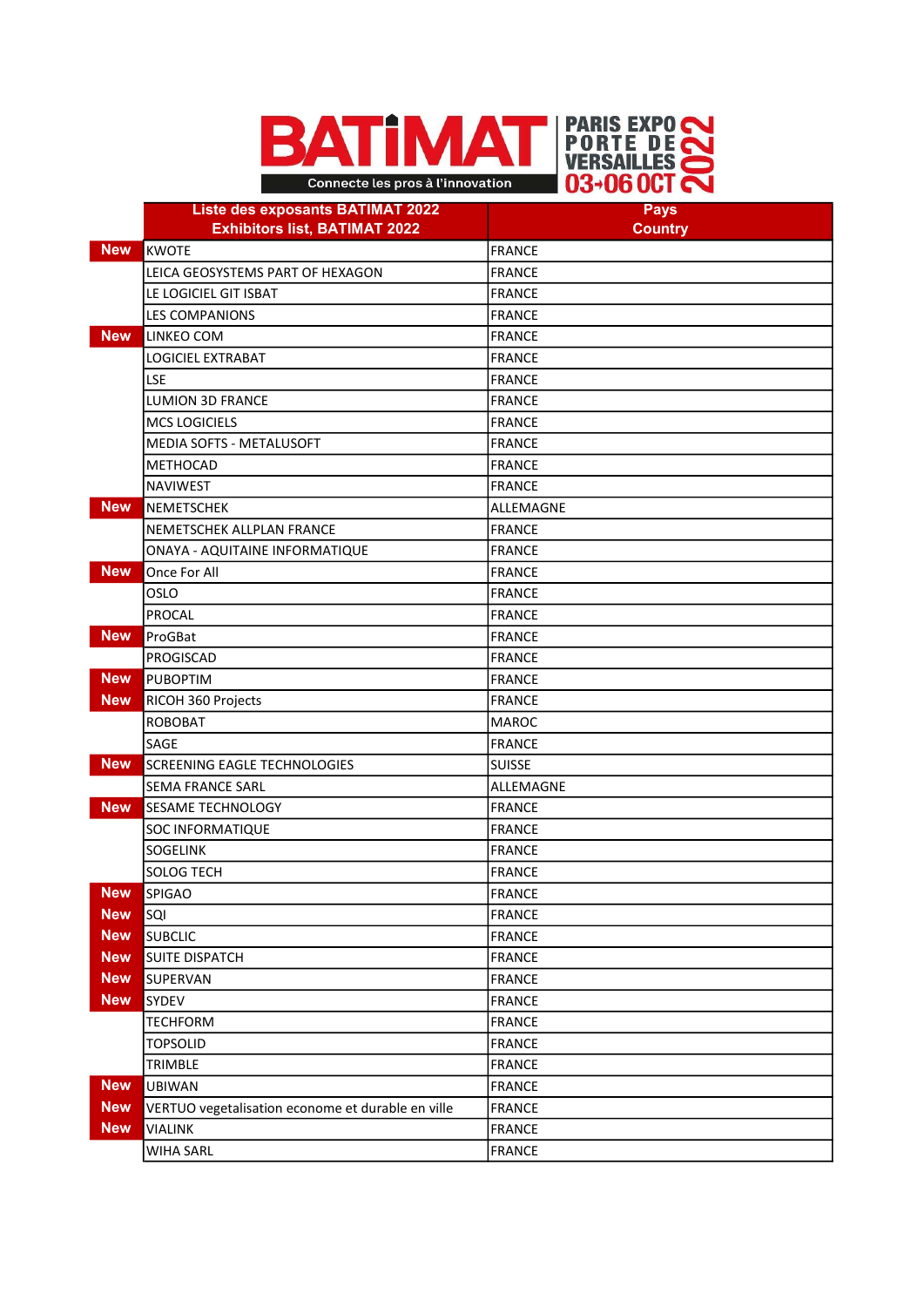

|            | <b>Liste des exposants BATIMAT 2022</b>           | <b>Pays</b>                                                                   |
|------------|---------------------------------------------------|-------------------------------------------------------------------------------|
|            | <b>Exhibitors list, BATIMAT 2022</b>              | <b>Country</b>                                                                |
|            |                                                   | <b>GROS ŒUVRE, STRUCTURE ET ENVELOPPE</b><br>CIVIL WORKS, STRUCTURE &ENVELOPE |
| <b>New</b> | 3 A COMPOSITES                                    | ALLEMAGNE                                                                     |
|            | A.R.Q.E X CHANTIER ZERO CARBONE                   | <b>FRANCE</b>                                                                 |
|            | <b>ABS YAPI</b>                                   | <b>TURQUIE</b>                                                                |
| <b>New</b> | <b>ACTIS</b>                                      | <b>FRANCE</b>                                                                 |
| <b>New</b> | <b>ADKALIS</b>                                    | <b>FRANCE</b>                                                                 |
| <b>New</b> | <b>AFITEX</b>                                     | <b>FRANCE</b>                                                                 |
|            | <b>AGIBOIS</b>                                    | <b>FRANCE</b>                                                                 |
|            | <b>AKIFIX SPA</b>                                 | <b>ITALIE</b>                                                                 |
| <b>New</b> | AL ALAMIA FOR INSULATION ROCKAL                   | <b>EGYPTE</b>                                                                 |
|            | ALBOND ALUMINIUM COMPOSITE PANELS                 | <b>TURQUIE</b>                                                                |
|            | ALCHIBESA S.L.                                    | <b>ESPAGNE</b>                                                                |
|            | <b>ALCHIMICA Building Chemicals</b>               | <b>GRECE</b>                                                                  |
| <b>New</b> | <b>ALEGINA</b>                                    | <b>FRANCE</b>                                                                 |
|            | <b>ALSAFIX</b>                                    | <b>FRANCE</b>                                                                 |
| <b>New</b> | ALUCO SYSTEM SP ZO.O                              | <b>POLOGNE</b>                                                                |
| <b>New</b> | <b>ALWITRA</b>                                    | ALLEMAGNE                                                                     |
|            | AMC MECANOCAUCHO - APLICACIONES MECANICAS         |                                                                               |
|            | <b>DEL CAUCHO</b>                                 | <b>ESPAGNE</b>                                                                |
| <b>New</b> | ANB METAL SAN. VE TIC. A.S.                       | <b>TURQUIE</b>                                                                |
|            | ARALTEC                                           | <b>FRANCE</b>                                                                 |
|            | ARBEZ JP SAS                                      | <b>FRANCE</b>                                                                 |
| <b>New</b> | <b>ARCLIN LLC</b>                                 | ROYAUME-UNI                                                                   |
|            | <b>ARKTIC</b>                                     | <b>FRANCE</b>                                                                 |
| <b>New</b> | <b>ATELIERS 3S</b>                                | <b>FRANCE</b>                                                                 |
| <b>New</b> | <b>ATI ISOLATION</b>                              | <b>FRANCE</b>                                                                 |
|            | BALCIOGLU GRUP STANDART IZOLASYON VE YAPI         |                                                                               |
| <b>New</b> | MATERYALLERI SAN.VE TIC.A.S.                      | <b>TURQUIE</b>                                                                |
| <b>New</b> | <b>BAT'IPAC</b>                                   | <b>FRANCE</b>                                                                 |
|            | BATIMENTSMOINSCHERS.COM                           | <b>LUXEMBOURG</b>                                                             |
|            | <b>BAUER</b>                                      | <b>GRECE</b>                                                                  |
| <b>New</b> | <b>BAUMIT</b>                                     | <b>FRANCE</b>                                                                 |
| <b>New</b> | <b>BCI BAUTECHNIK GROUP SRL</b>                   | <b>ITALIE</b>                                                                 |
| <b>New</b> | BERF KIMYA ITHALAT VE IHRACAT SAN. TIC. LTD. STI. | <b>TURQUIE</b>                                                                |
| <b>New</b> | <b>BEST-HALL OY</b>                               | <b>FINLANDE</b>                                                               |
| <b>New</b> | <b>BEST WOOD SCHNEIDER</b>                        | ALLEMAGNE                                                                     |
|            | BETON[S] LE MAGAZINE / AC PRESSE                  | <b>FRANCE</b>                                                                 |
| <b>New</b> | <b>BETON MOUSSE TECHNOLOGIE</b>                   | <b>FRANCE</b>                                                                 |
|            | <b>BFL FRANCE</b>                                 | <b>FRANCE</b>                                                                 |
| <b>New</b> | <b>BIG FOOT SYSTEMS</b>                           | <b>FRANCE</b>                                                                 |
| <b>New</b> | <b>BIO'BRIC</b>                                   | <b>FRANCE</b>                                                                 |
| <b>New</b> | <b>BIOFIB ISOLATION</b>                           | <b>FRANCE</b>                                                                 |
| <b>New</b> | <b>BOSTIK SA</b>                                  | <b>FRANCE</b>                                                                 |

New BRAVO EUROPA FRANCE FRANCE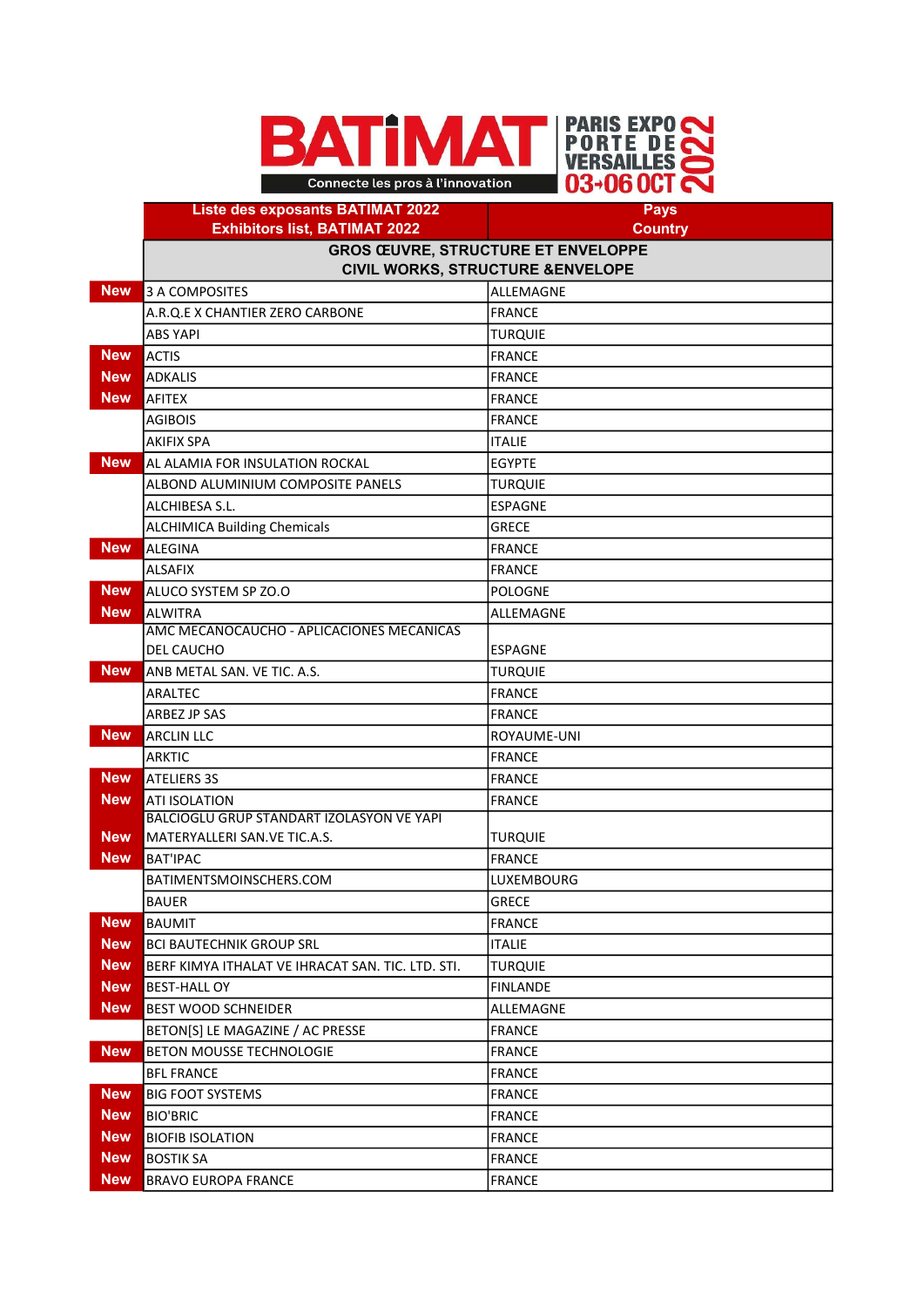

|            | <b>Liste des exposants BATIMAT 2022</b><br><b>Exhibitors list, BATIMAT 2022</b> | <b>Pays</b><br><b>Country</b> |
|------------|---------------------------------------------------------------------------------|-------------------------------|
|            | <b>BRIQUE DE GUYANE</b>                                                         | <b>FRANCE</b>                 |
| <b>New</b> | <b>CALEIRAETERNA SA</b>                                                         | <b>PORTUGAL</b>               |
|            | <b>CAMBRAI CHARPENTES</b>                                                       | <b>FRANCE</b>                 |
|            | CASADEI INDUSTRIA ALU S.R.L.                                                    | <b>SAN MARINO</b>             |
| <b>New</b> | CB <sub>S</sub> .A                                                              | <b>POLOGNE</b>                |
| <b>New</b> | <b>CCB GREENTECH</b>                                                            | <b>FRANCE</b>                 |
| <b>New</b> | <b>CEMEX</b>                                                                    | <b>FRANCE</b>                 |
|            | <b>CFDT CONSTRUCTION BOIS</b>                                                   | <b>FRANCE</b>                 |
|            | CHARM'OSSATURE                                                                  | <b>FRANCE</b>                 |
|            | <b>CIMBETON</b>                                                                 | <b>FRANCE</b>                 |
| <b>New</b> | CLEVER POLIMER YAPI KIMYASALLARI                                                | <b>TURQUIE</b>                |
| <b>New</b> | CobBauge                                                                        | <b>FRANCE</b>                 |
| <b>New</b> | <b>CODIFAB</b>                                                                  | <b>FRANCE</b>                 |
| <b>New</b> | <b>CORPLEX</b>                                                                  | <b>FRANCE</b>                 |
| <b>New</b> | <b>COVERIS MANAGEMENT GMBH</b>                                                  | <b>AUTRICHE</b>               |
|            | <b>CYCLE UP</b>                                                                 | <b>FRANCE</b>                 |
|            | <b>DAKOTA GROUP</b>                                                             | <b>ITALIE</b>                 |
|            | DAL'ALU                                                                         | <b>FRANCE</b>                 |
|            | <b>DALIFORM GROUP</b>                                                           | <b>ITALIE</b>                 |
|            | <b>DELTA PLUS</b>                                                               | <b>FRANCE</b>                 |
|            | <b>DIASEN</b>                                                                   | <b>ITALIE</b>                 |
| <b>New</b> | <b>DMA ARMATURES</b>                                                            | <b>FRANCE</b>                 |
|            | <b>DOSTEBA</b>                                                                  | ALLEMAGNE                     |
|            | <b>ECOFIBRE</b>                                                                 | <b>ITALIE</b>                 |
| <b>New</b> | <b>ECOVEGETAL</b>                                                               | <b>FRANCE</b>                 |
| <b>New</b> | <b>EDILFIBRO</b>                                                                | <b>ITALIE</b>                 |
|            | <b>EDILIANS</b>                                                                 | <b>FRANCE</b>                 |
| <b>New</b> | <b>EDILIANS TECH</b>                                                            | <b>FRANCE</b>                 |
|            | <b>EDILTECO GROUP</b>                                                           | <b>ITALIE</b>                 |
| <b>New</b> | EGEPANEL ENDUSTRI A.S.                                                          | <b>TURQUIE</b>                |
|            | ELVAL COLOUR                                                                    | GRECE                         |
| <b>New</b> | EMMEDUE S.P.A. – ADVANCED BUILDING SYSTEM                                       | <b>ITALIE</b>                 |
|            | ESSETRE S.R.L. UNIPERSONALE                                                     | <b>ITALIE</b>                 |
|            | ETERNO IVICA SRL                                                                | <b>ITALIE</b>                 |
|            | <b>EUROLINE SRL</b>                                                             | <b>ITALIE</b>                 |
|            | EUROMAC <sub>2</sub>                                                            | <b>FRANCE</b>                 |
| <b>New</b> | <b>EUROPISO</b>                                                                 | <b>FRANCE</b>                 |
|            | <b>FAKRO</b>                                                                    | POLOGNE                       |
|            | <b>FASSA BORTOLO</b>                                                            | <b>ITALIE</b>                 |
| <b>New</b> | <b>FAVEMANC</b>                                                                 | <b>ESPAGNE</b>                |
|            | <b>FIRESTONE BUILDING PRODUCTS</b>                                              | <b>BELGIQUE</b>               |
|            | <b>FIXPLUS</b>                                                                  | <b>TURQUIE</b>                |
|            | <b>FRAMECAD</b>                                                                 | <b>NOUVELLE ZELANDE</b>       |
|            | <b>FUNDERMAX</b>                                                                | <b>AUTRICHE</b>               |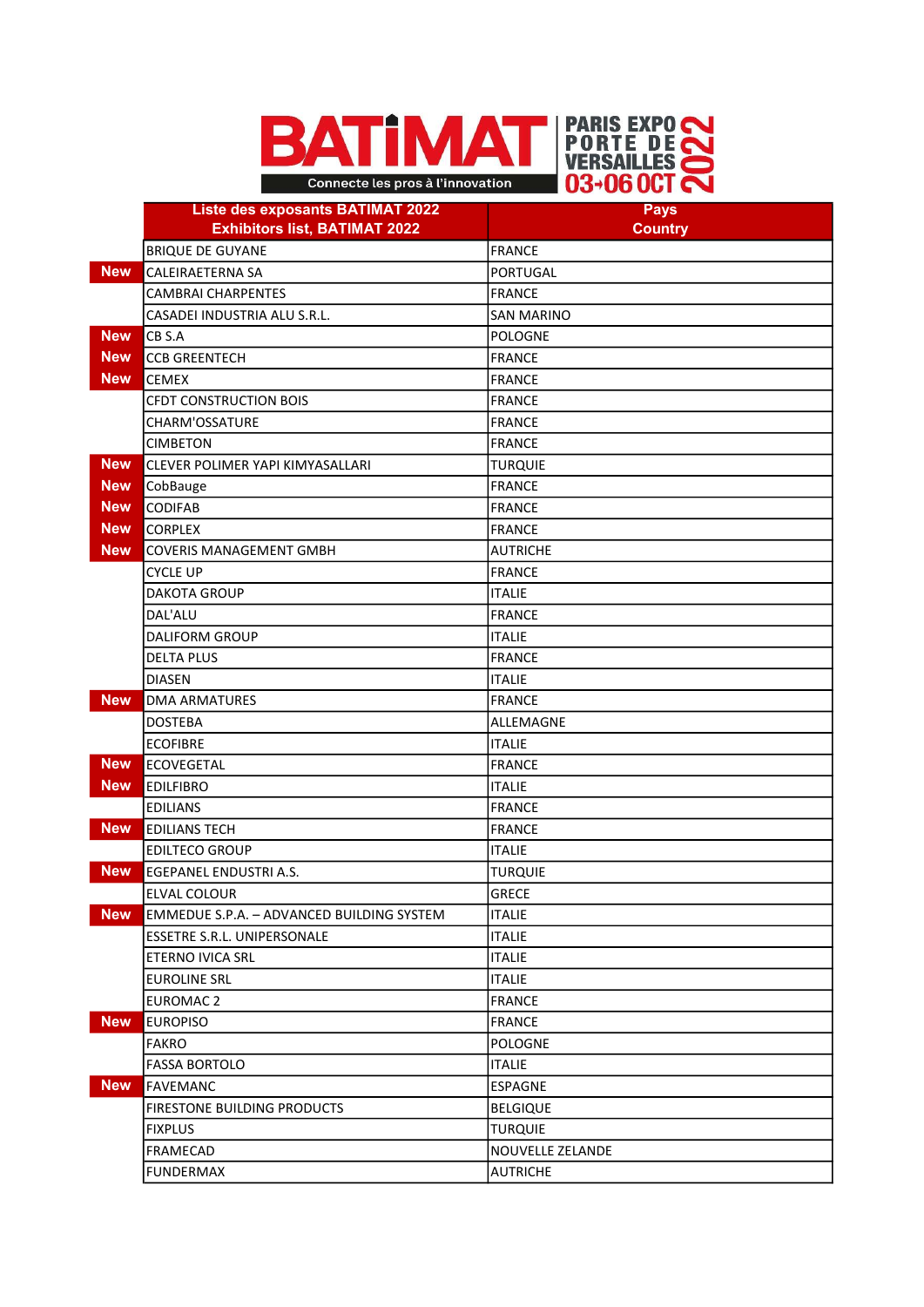



|            | <b>Liste des exposants BATIMAT 2022</b><br><b>Exhibitors list, BATIMAT 2022</b> | <b>Pays</b><br><b>Country</b> |
|------------|---------------------------------------------------------------------------------|-------------------------------|
| <b>New</b> | <b>GALEXDISTRIBUTION</b>                                                        | <b>FRANCE</b>                 |
| <b>New</b> | <b>GALLINA POLYCARBONATE SYSTEMS</b>                                            | <b>ITALIE</b>                 |
|            | <b>GENIFY ALUMINIUM CO LTD</b>                                                  | <b>CHINE</b>                  |
|            | <b>GEOPLAST</b>                                                                 | <b>ITALIE</b>                 |
|            | <b>GRAF</b>                                                                     | FRANCE                        |
| <b>New</b> | <b>GRAPHENANO NANOTECHNOLOGIES</b>                                              | <b>ESPAGNE</b>                |
|            | <b>GRIFFON FRANCE</b>                                                           | PAYS-BAS                      |
|            | <b>GRILTEX</b>                                                                  | POLOGNE                       |
|            | <b>GROUPE BERKEM</b>                                                            | FRANCE                        |
|            | <b>GRUPPO STAMPLAST SPA</b>                                                     | <b>ITALIE</b>                 |
| <b>New</b> | <b>GSE INTEGRATION</b>                                                          | FRANCE                        |
|            | GUANGZHOU SUNRAY IMPORT AND EXPORT CO., LTD                                     | <b>CHINE</b>                  |
| <b>New</b> | GUNEY CELIK HASIR VE DEMIR MAM, SAN, TIC, A.S.                                  | <b>TURQUIE</b>                |
|            | <b>GUTTERFRANCE</b>                                                             | FRANCE                        |
|            | <b>GUTTERKEL</b>                                                                | FRANCE                        |
|            | <b>HALFEN</b>                                                                   | <b>ALLEMAGNE</b>              |
| <b>New</b> | <b>HIRSCH ISOLATION</b>                                                         | FRANCE                        |
| <b>New</b> | <b>HOFFMANN CEMENT TECHNOLOGIES</b>                                             | FRANCE                        |
|            | <b>HOWICK LTD</b>                                                               | <b>NOUVELLE ZELANDE</b>       |
|            | <b>HUNDEGGER</b>                                                                | ALLEMAGNE                     |
|            | <b>IGLOO FRANCE CELLULOSE</b>                                                   | FRANCE                        |
|            | ISIKLAR INSAAT MALZEMELERI                                                      | <b>TURQUIE</b>                |
| <b>New</b> | ISIK PERDE RAYLARI SAN. TIC A.S.                                                | <b>TURQUIE</b>                |
| <b>New</b> | <b>ISO 2000 ITR</b>                                                             | FRANCE                        |
|            | <b>ISOBOX ISOLATION</b>                                                         | FRANCE                        |
|            | <b>ISOLMANT</b>                                                                 | <b>ITALIE</b>                 |
| <b>New</b> | <b>ISOLSCHOOL</b>                                                               | FRANCE                        |
|            | <b>ISOMAT</b>                                                                   | <b>GRECE</b>                  |
|            | ISOTEX - BLOCS EN PLANCHERS EN BOIS CIMENT                                      | <b>ITALIE</b>                 |
|            | <b>ISOTRIE</b>                                                                  | FRANCE                        |
| <b>New</b> | ITALPANNELLI Deutschland GmbH                                                   | ALLEMAGNE                     |
|            | IZODOM 2000 POLSKA                                                              | <b>POLOGNE</b>                |
| <b>New</b> | <b>JARDIN TOUPRET</b>                                                           | <b>FRANCE</b>                 |
|            | <b>JK TECHNIC</b>                                                               | FRANCE                        |
|            | JOSLET SCIERIE C.B.S.T                                                          | <b>FRANCE</b>                 |
|            | JOUANEL INDUSTRIE                                                               | <b>FRANCE</b>                 |
| <b>New</b> | JUNGINGER NATURHOLZWERK GMBH                                                    | ALLEMAGNE                     |
|            | KALEKIM CONSTRUCTION CHEMICALS                                                  | <b>TURQUIE</b>                |
|            | <b>KASSO ENGINEERING</b>                                                        | <b>TURQUIE</b>                |
|            | KEMICA COATINGS                                                                 | <b>FRANCE</b>                 |
|            | KLH - LIGNATEC                                                                  | FRANCE                        |
| <b>New</b> | <b>KME</b>                                                                      | ALLEMAGNE                     |
| <b>New</b> | <b>KNAUF SAS</b>                                                                | <b>FRANCE</b>                 |
|            | <b>KRONN SRL</b>                                                                | <b>ITALIE</b>                 |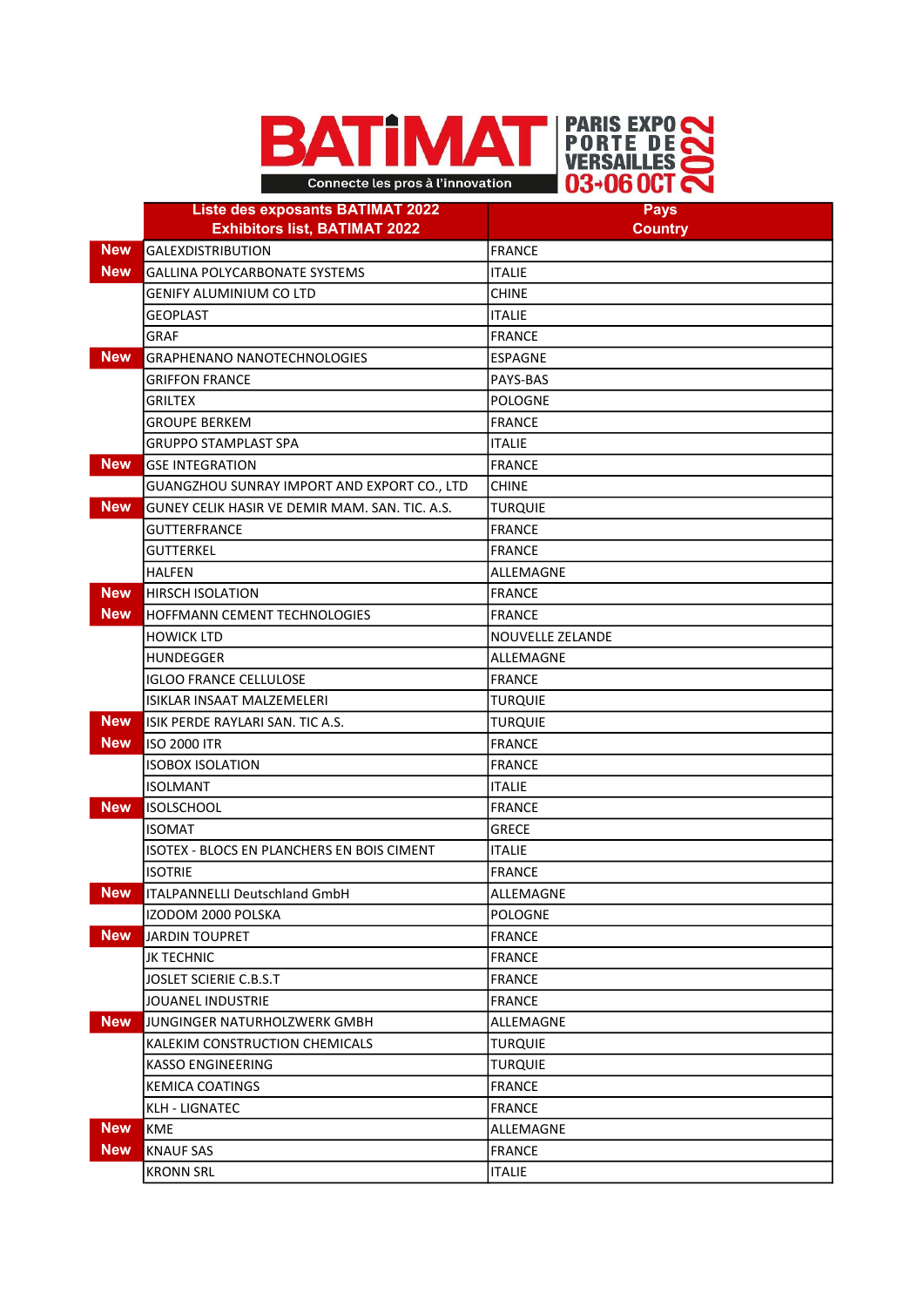



|            | <b>Liste des exposants BATIMAT 2022</b>       | <b>Pays</b>     |
|------------|-----------------------------------------------|-----------------|
|            | <b>Exhibitors list, BATIMAT 2022</b>          | <b>Country</b>  |
|            | <b>KRYPTON CHEMICAL</b>                       | <b>ESPAGNE</b>  |
| <b>New</b> | LA NUOVA MERIDIONALE GRIGLIATI SPA            | <b>ITALIE</b>   |
|            | LA ROCHERE                                    | <b>FRANCE</b>   |
|            | <b>LAURENT FIXATION</b>                       | FRANCE          |
| <b>New</b> | LEADAX - SUSTAINABLE   CIRCULAR WATERPROOFING | <b>PAYS-BAS</b> |
|            | <b>LIMATEC</b>                                | <b>FRANCE</b>   |
| <b>New</b> | <b>LINDAB PROFIL</b>                          | <b>SUEDE</b>    |
| <b>New</b> | <b>LIXOL</b>                                  | FRANCE          |
| <b>New</b> | LLC "GEXA - NONWOVEN MATERIALS"               | <b>RUSSIE</b>   |
|            | <b>MACH DIFFUSION</b>                         | <b>FRANCE</b>   |
|            | <b>MAGMA MACCHINE SRL</b>                     | <b>ITALIE</b>   |
|            | MALAYSIAN TIMBER COUNCIL                      | <b>PAYS-BAS</b> |
|            | <b>MANUBOIS</b>                               | FRANCE          |
|            | MASTERPLAST KFT                               | <b>HONGRIE</b>  |
|            | <b>MAURIN FIXATION</b>                        | FRANCE          |
|            | <b>MAX EUROPE</b>                             | PAYS-BAS        |
| <b>New</b> | <b>MAZANEK</b>                                | POLOGNE         |
|            | <b>MBS FRANCE</b>                             | FRANCE          |
|            | <b>MDB PROFIL</b>                             | <b>BELGIQUE</b> |
|            | MEP                                           | <b>FRANCE</b>   |
|            | <b>METALLTECH SRL</b>                         | <b>ITALIE</b>   |
|            | MIHB - DRAGONSKAL                             | FRANCE          |
| <b>New</b> | <b>MIRBAT</b>                                 | <b>FRANCE</b>   |
| <b>New</b> | <b>MIRBAT GROUPE</b>                          | <b>FRANCE</b>   |
| <b>New</b> | MITSUBISHI CHEMICAL EUROPE GMBH               | ALLEMAGNE       |
|            | MOLL BAUOKOLOGISCHE PRODUKTE GMBH             | ALLEMAGNE       |
| <b>New</b> | MONNET SEVE SOUGY                             | FRANCE          |
|            | <b>NANOPHOS</b>                               | <b>GRECE</b>    |
| <b>New</b> | <b>NEDZINK</b>                                | PAYS-BAS        |
|            | <b>NESTA</b>                                  | <b>FRANCE</b>   |
| <b>New</b> | <b>NMC FRANCE</b>                             | <b>FRANCE</b>   |
| <b>New</b> | <b>ODE</b>                                    | <b>TURQUIE</b>  |
|            | O FELIZ                                       | PORTUGAL        |
| <b>New</b> | ONDURA                                        | FRANCE          |
| <b>New</b> | <b>OPTIM BETON</b>                            | <b>ESPAGNE</b>  |
| <b>New</b> | PAREXLANKO SA                                 | FRANCE          |
| <b>New</b> | PAVATEX                                       | FRANCE          |
|            | PEDRO SENDIM, LDA                             | PORTUGAL        |
|            | PEG SAS                                       | FRANCE          |
| <b>New</b> | PEIKKO FRANCE SAS                             | <b>FRANCE</b>   |
|            | PERFISA S.A.                                  | PORTUGAL        |
|            | PERIMETRE                                     | FRANCE          |
| <b>New</b> | PERTECNO LDA                                  | PORTUGAL        |
|            | <b>PGB - EUROPE</b>                           | <b>BELGIQUE</b> |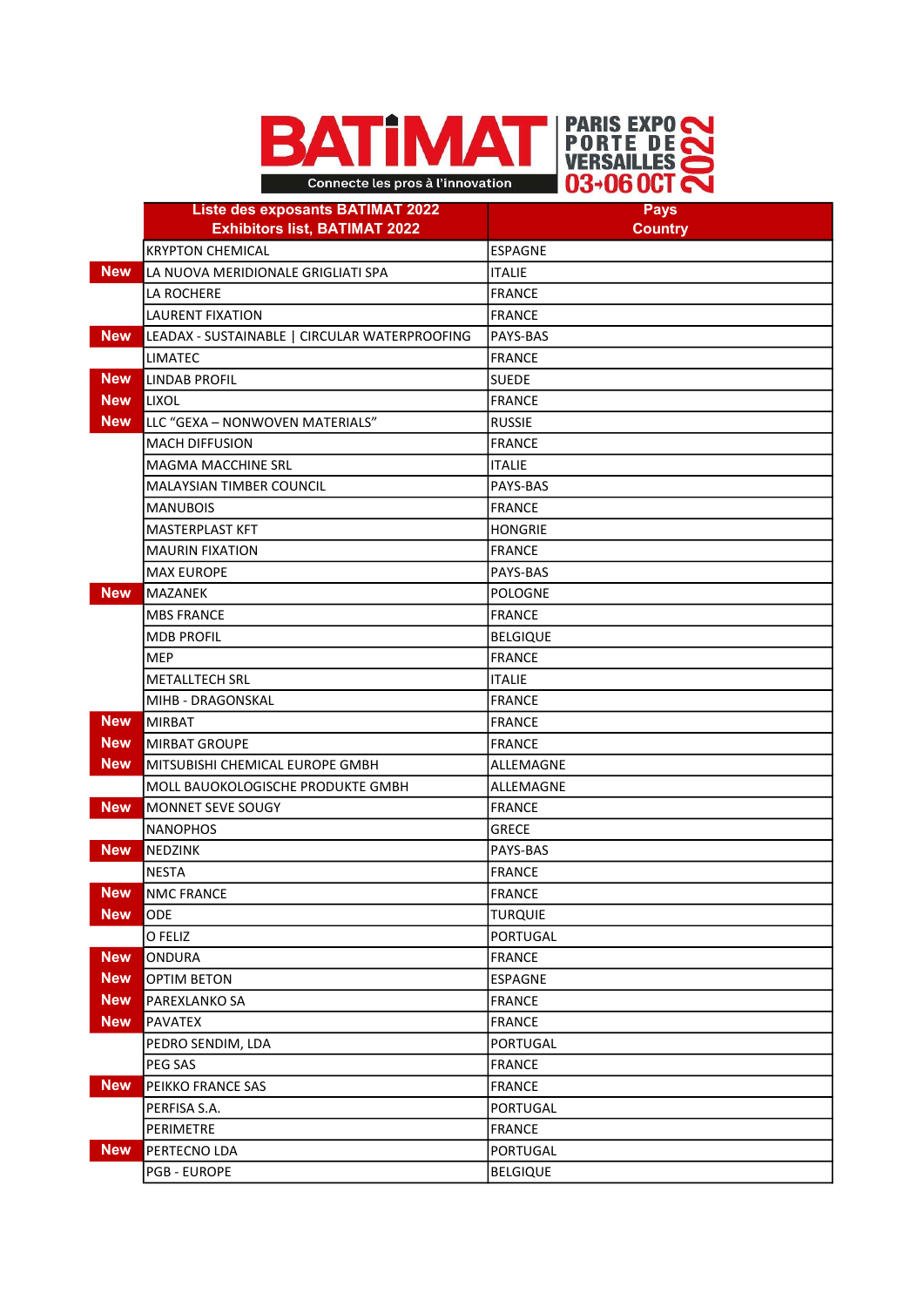



|            | Liste des exposants BATIMAT 2022<br><b>Exhibitors list, BATIMAT 2022</b> | <b>Pays</b><br><b>Country</b> |
|------------|--------------------------------------------------------------------------|-------------------------------|
|            | PIVETEAUBOIS                                                             | FRANCE                        |
|            | PLASMACEM SRL                                                            | <b>ITALIE</b>                 |
| New        | POLYFIB CONSULTING                                                       | FRANCE                        |
| <b>New</b> | <b>POLYFIBERS</b>                                                        | <b>TURQUIE</b>                |
|            | Pour moi, c'est le bois                                                  | FRANCE                        |
| <b>New</b> | <b>PRB</b>                                                               | FRANCE                        |
|            | PRB                                                                      | FRANCE                        |
|            | <b>PREFA</b>                                                             | FRANCE                        |
|            | <b>PROJISO</b>                                                           | <b>FRANCE</b>                 |
| <b>New</b> | PSP-ISOTECH                                                              | FRANCE                        |
|            | QUIADSA                                                                  | <b>ESPAGNE</b>                |
| <b>New</b> | <b>RAIRIES MONTRIEUX</b>                                                 | <b>FRANCE</b>                 |
| <b>New</b> | RAM YALITIM ITH IHR LRD ŞTİ                                              | <b>TURQUIE</b>                |
|            | RAS REINHARDT MASCHINENBAU GMBH                                          | ALLEMAGNE                     |
|            | <b>RECENSE</b>                                                           | <b>ESPAGNE</b>                |
| <b>New</b> | <b>RECTOR LESAGE</b>                                                     | FRANCE                        |
| <b>New</b> | RHEINZINK                                                                | FRANCE                        |
|            | RIKUTEC FRANCE SAS                                                       | <b>FRANCE</b>                 |
|            | <b>ROBOR</b>                                                             | <b>ITALIE</b>                 |
| <b>New</b> | <b>RUG SEMIN</b>                                                         | ALLEMAGNE                     |
|            | SAIP POLYURETHANE EQUIPMENT                                              | <b>ITALIE</b>                 |
| <b>New</b> | <b>SARL POUILLARD</b>                                                    | <b>FRANCE</b>                 |
| <b>New</b> | <b>SCHILLIGER BOIS</b>                                                   | FRANCE                        |
|            | SCHNELL HOME SRL UNIPERSONALE                                            | <b>ITALIE</b>                 |
| <b>New</b> | <b>SECILTEK</b>                                                          | PORTUGAL                      |
|            | <b>SELECTION VOSGES</b>                                                  | <b>FRANCE</b>                 |
|            | <b>SEMIN</b>                                                             | FRANCE                        |
| <b>New</b> | <b>SIKA FRANCE SAS</b>                                                   | FRANCE                        |
|            | <b>SIMONIN</b>                                                           | FRANCE                        |
|            | <b>SIMPSON STRONG-TIE</b>                                                | FRANCE                        |
| <b>New</b> | SINIAT                                                                   | <b>FRANCE</b>                 |
|            | <b>SIN PROFILE</b>                                                       | PORTUGAL                      |
| <b>New</b> | <b>SODEVI INDUSTRIE</b>                                                  | FRANCE                        |
|            | SODIF                                                                    | FRANCE                        |
| <b>New</b> | <b>SODIFAB</b>                                                           | FRANCE                        |
|            | SOMAIN SECURITE                                                          | FRANCE                        |
| <b>New</b> | SOPREMA S.A.S.                                                           | FRANCE                        |
| <b>New</b> | <b>SPRAY SYSTEM</b>                                                      | <b>FRANCE</b>                 |
| <b>New</b> | STARBOND METAL                                                           | <b>TURQUIE</b>                |
| <b>New</b> | <b>STEICO</b>                                                            | ALLEMAGNE                     |
|            | <b>STUBAI</b>                                                            | <b>AUTRICHE</b>               |
|            | STYL'INOV®                                                               | FRANCE                        |
| <b>New</b> | SYSTOVI                                                                  | FRANCE                        |
| <b>New</b> | TEC7                                                                     | <b>FRANCE</b>                 |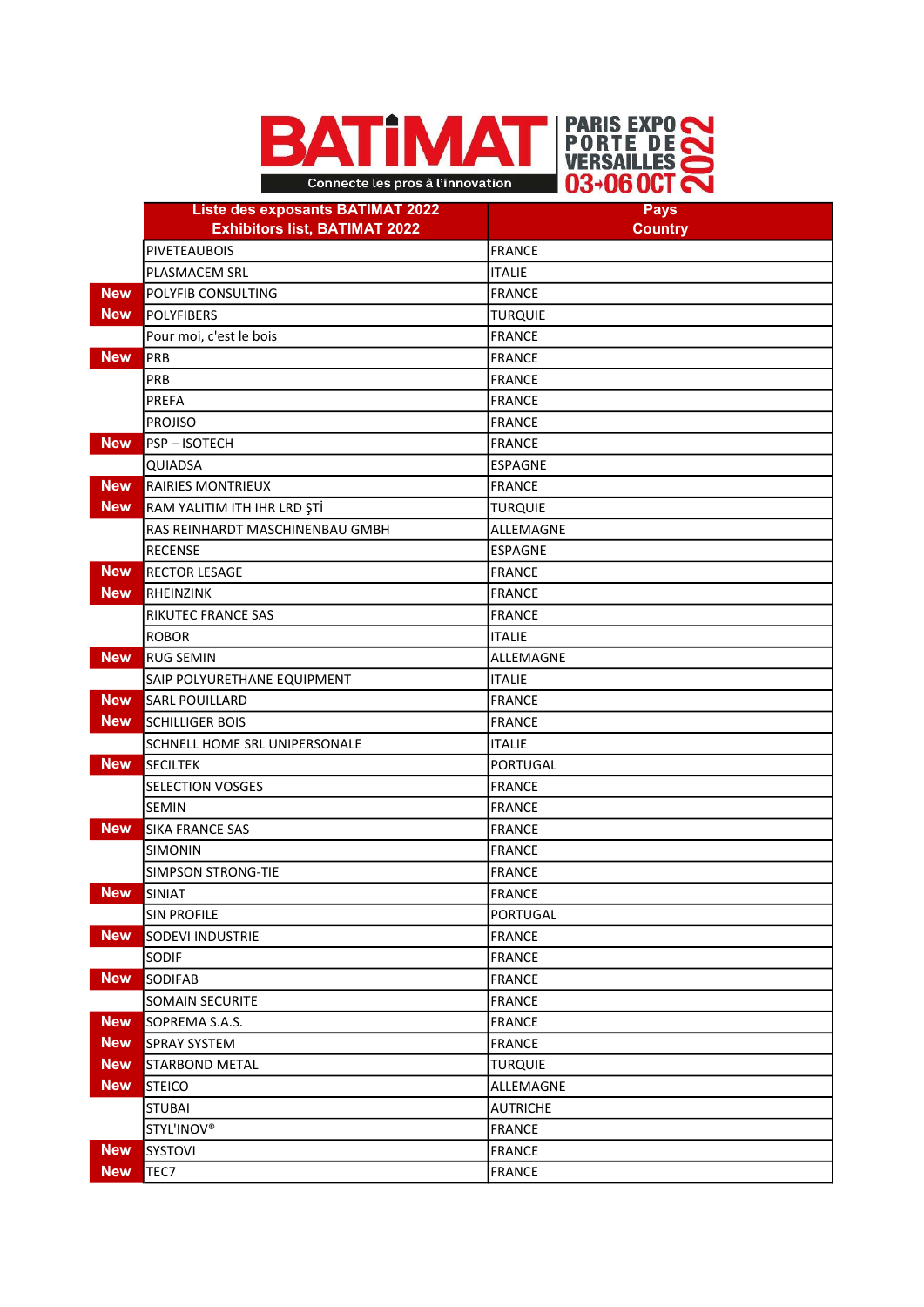

|            | <b>Liste des exposants BATIMAT 2022</b> | <b>Pays</b>                      |
|------------|-----------------------------------------|----------------------------------|
|            | <b>Exhibitors list, BATIMAT 2022</b>    | <b>Country</b>                   |
|            | <b>TECNIP SRL</b>                       | <b>ITALIE</b>                    |
|            | TESERIS STONE S.L.                      | <b>ESPAGNE</b>                   |
|            | <b>THRAKON</b>                          | <b>GRECE</b>                     |
|            | TJEP, KYOCERA UNIMERCO FASTENING A/S    | DANEMARK                         |
| <b>New</b> | <b>TOSCELIK PROFIL VE SAC</b>           | <b>TURQUIE</b>                   |
| <b>New</b> | TPF INDUSTRIE                           | <b>FRANCE</b>                    |
|            | <b>TRAMICO</b>                          | <b>FRANCE</b>                    |
| <b>New</b> | <b>TRIFLEX FRANCE</b>                   | <b>FRANCE</b>                    |
|            | TYMA DIFFUSION                          | <b>FRANCE</b>                    |
| <b>New</b> | <b>UBBINK</b>                           | <b>FRANCE</b>                    |
|            | UNIMETAL                                | <b>ITALIE</b>                    |
|            | <b>URSA FRANCE</b>                      | FRANCE                           |
| <b>New</b> | VALENERGIES                             | <b>FRANCE</b>                    |
|            | <b>VERTIGE</b>                          | FRANCE                           |
| <b>New</b> | VM BUILDING SOLUTIONS                   | <b>FRANCE</b>                    |
|            | <b>VOESTALPINE SADEF NV</b>             | <b>BELGIQUE</b>                  |
|            | <b>VOLCALIS</b>                         | PORTUGAL                         |
| <b>New</b> | <b>WAGNER</b>                           | ALLEMAGNE                        |
| <b>New</b> | <b>WIENERBERGER SAS</b>                 | <b>FRANCE</b>                    |
| <b>New</b> | <b>WINCO TECHNOLOGIES</b>               | <b>FRANCE</b>                    |
|            | WORLD ACOUSTIC GROUP SA                 | <b>POLOGNE</b>                   |
| <b>New</b> | <b>XELLA</b>                            | FRANCE                           |
|            | <b>ZET ÇATI</b>                         | <b>TURQUIE</b>                   |
|            | ZHEJIANG TERASUN AIR DUCT CO., LTD      | <b>CHINE</b>                     |
|            |                                         | <b>HORS SITE</b>                 |
|            | <b>ARAYMOND</b>                         | <b>OFF-SITE</b><br>FRANCE        |
| <b>New</b> | ARCELORMITTAL EUROPE SA                 | <b>LUXEMBOURG</b>                |
| <b>New</b> | <b>ATOUBAT</b>                          | <b>FRANCE</b>                    |
|            | <b>AVELIS</b>                           | <b>FRANCE</b>                    |
| <b>New</b> | <b>CLOVIS TECHNOLOGIES</b>              | FRANCE                           |
| <b>New</b> | <b>CONTAINEX</b>                        |                                  |
| <b>New</b> | <b>DELTA PARTNERS</b>                   | <b>AUTRICHE</b><br><b>FRANCE</b> |
| <b>New</b> | <b>EIFFAGE CONSTRUCTION</b>             | FRANCE                           |
| <b>New</b> | E LOFT                                  | FRANCE                           |
| <b>New</b> | <b>ELUDOM</b>                           | <b>FRANCE</b>                    |
| <b>New</b> | GOBO.HOUSE                              | FRANCE                           |
| <b>New</b> |                                         |                                  |
|            | <b>GROUPE BRIAND</b>                    | FRANCE<br>FRANCE                 |
| <b>New</b> | GSCM<br><b>IPELEC</b>                   | FRANCE                           |
|            |                                         |                                  |
|            | <b>MITEK INDUSTRIES SAS</b>             | FRANCE                           |
|            | NORMETAL CONSTRUCTION MODULAIRE         | FRANCE                           |
|            | PAGIN MODULAR SYSTEM SRL                | <b>ITALIE</b>                    |
|            | PINNACLE LGS DMCC                       | <b>EMIRATS ARABES UNIS</b>       |
| <b>New</b> | STENGEL STEEL CONCEPT GMBH              | ALLEMAGNE                        |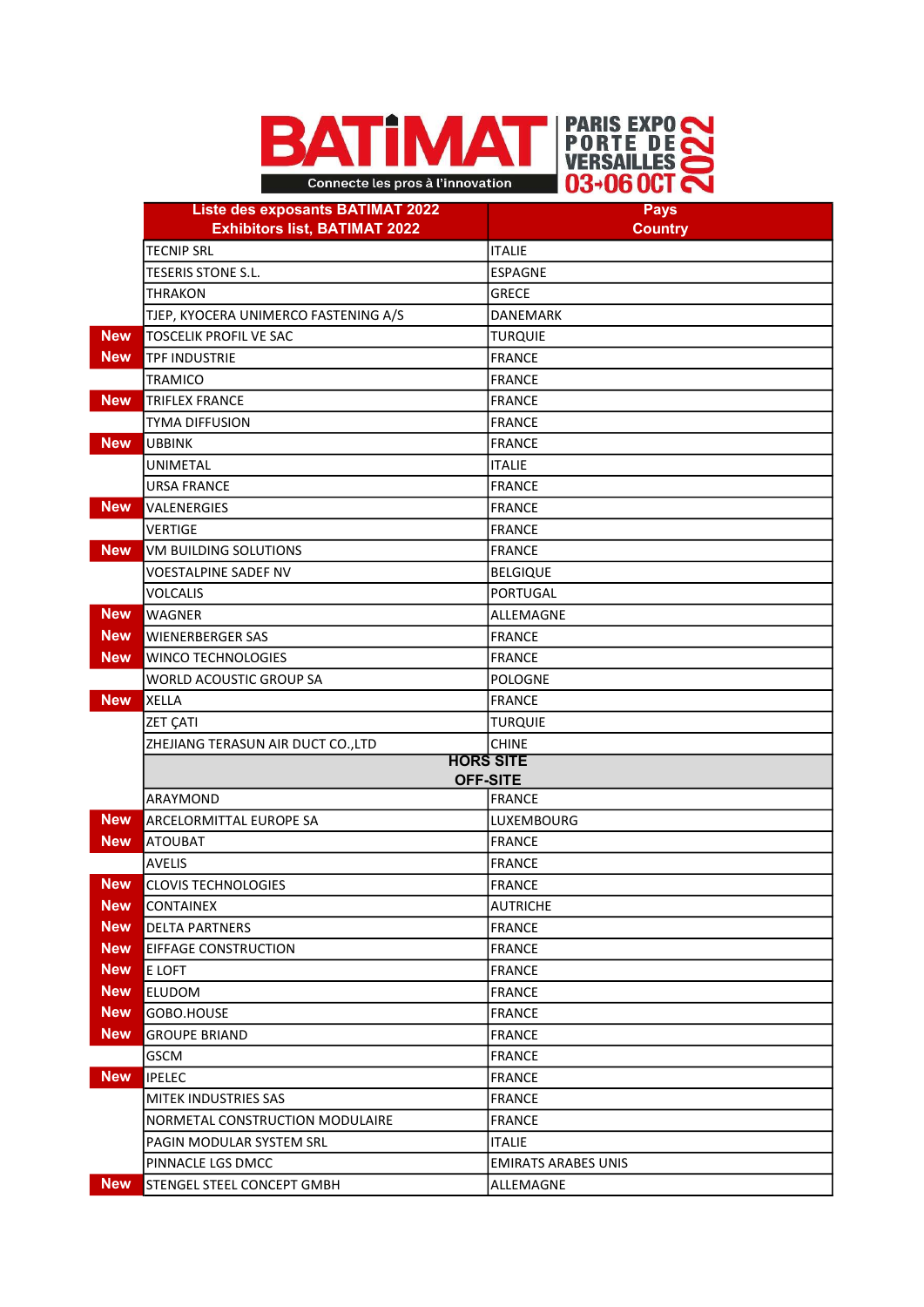

|            | <b>Liste des exposants BATIMAT 2022</b> | <b>Pays</b>     |
|------------|-----------------------------------------|-----------------|
|            | <b>Exhibitors list, BATIMAT 2022</b>    | <b>Country</b>  |
|            | <b>SYBOIS</b>                           | <b>FRANCE</b>   |
|            | TECHNOLOGIES ET HABITATS                | <b>FRANCE</b>   |
|            | <b>TECHNO PIEUX</b>                     | <b>FRANCE</b>   |
| <b>New</b> | <b>TECNOSTRUTTURE</b>                   | ALLEMAGNE       |
| <b>New</b> | <b>VESTACK</b>                          | <b>FRANCE</b>   |
| <b>New</b> | <b>WIELAND ELECTRIC</b>                 | <b>FRANCE</b>   |
|            | <b>INTERIOR&amp;GARDEN</b>              |                 |
|            |                                         |                 |
|            | 2TEC2                                   | <b>BELGIQUE</b> |
|            | <b>ACCESS FLOOR POLYGRUP</b>            | <b>ESPAGNE</b>  |
|            | A CIMENTEIRA DO LOURO SA                | PORTUGAL        |
| <b>New</b> | A COEUR DE CHAUX                        | <b>FRANCE</b>   |
| <b>New</b> | ANHUI SENTAI WPC SALES CO LTD           | <b>CHINE</b>    |
|            | ANSYEARS DES TERRASES D'EXCEPTION       | <b>FRANCE</b>   |
|            | ARD RACCANELLO S.P.A.                   | <b>ITALIE</b>   |
| <b>New</b> | ARFEN CONSTRUCTION MATERIALS COMPANY    | <b>TURQUIE</b>  |
|            | BEAL INTERNATIONAL S.A.                 | <b>BELGIQUE</b> |
|            | BURGEREE NEW TECH JIANGSU CO., LTD      | <b>CHINE</b>    |
|            | <b>BUZON PEDESTAL INTERNATIONAL</b>     | <b>BELGIQUE</b> |
|            | <b>CLAIR AZUR</b>                       | <b>FRANCE</b>   |
|            | <b>CLIPSO</b>                           | <b>FRANCE</b>   |
|            | <b>COLORIFICIO ATRIA</b>                | <b>ITALIE</b>   |
| <b>New</b> | <b>CONFORT GOM</b>                      | <b>FRANCE</b>   |
| <b>New</b> | <b>CORETEC FLOORS</b>                   | <b>BELGIQUE</b> |
| <b>New</b> | <b>CORKART SA</b>                       | <b>PORTUGAL</b> |
|            | <b>CYCLO VAC</b>                        | <b>FRANCE</b>   |
| <b>New</b> | Deck Dry                                | <b>POLOGNE</b>  |
| <b>New</b> | DEYA / PSI / KAZED                      | <b>FRANCE</b>   |
|            | <b>DICKSON</b>                          | <b>FRANCE</b>   |
| <b>New</b> | <b>DIGITEX DECOWEST</b>                 | <b>FRANCE</b>   |
|            | DSM DIFFUSION SOL MUR                   | <b>FRANCE</b>   |
|            | DYO PEINTURES                           | <b>TURQUIE</b>  |
| <b>New</b> | EDIL GLOBE - THORAD POLYMER SAND        | <b>ITALIE</b>   |
| <b>New</b> | EGGER PANNEAUX ET DECORS                | <b>FRANCE</b>   |
|            | <b>ESOPE CONTINENTAL</b>                | <b>FRANCE</b>   |
|            | EURO-ROCA                               | ESPAGNE         |
| <b>New</b> | <b>FLOORIFY</b>                         | <b>BELGIQUE</b> |
|            | <b>GD DORIGO SPA</b>                    | <b>ITALIE</b>   |
| <b>New</b> | GORYCKI&SZNYTERMAN SP. Z O.O.           | <b>POLOGNE</b>  |
|            | <b>GROSFILLEX</b>                       | <b>FRANCE</b>   |
| <b>New</b> | <b>GROUPE DEYA</b>                      | <b>FRANCE</b>   |
| <b>New</b> | GULAL HIRDAVAT SAN. VE TIC. A.S.        | <b>TURQUIE</b>  |
|            | <b>GURBETCILER PLASTIC COMPANY</b>      | <b>TURQUIE</b>  |
|            | <b>HOUZZ FRANCE</b>                     | ROYAUME-UNI     |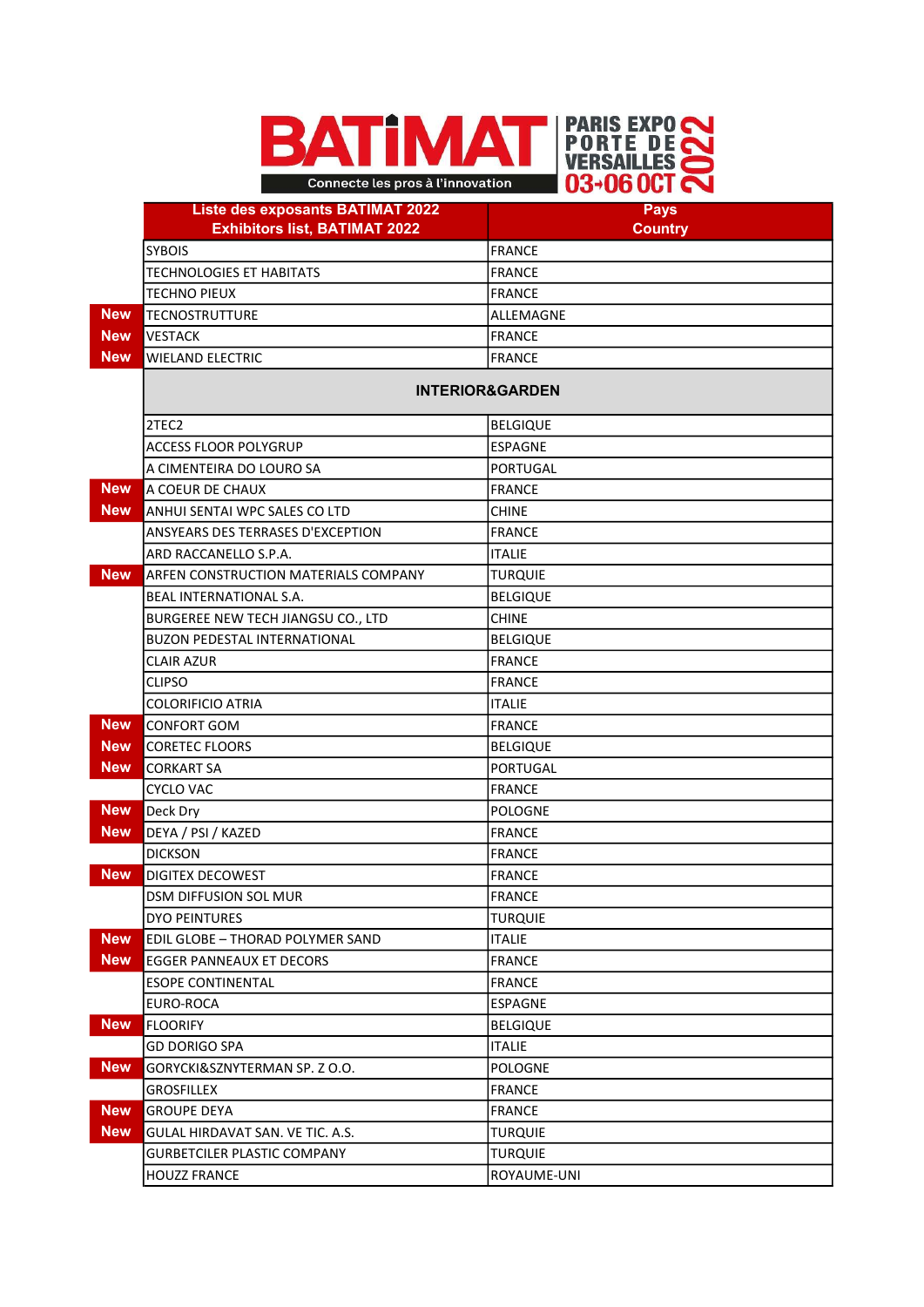



|            | <b>Liste des exposants BATIMAT 2022</b><br><b>Exhibitors list, BATIMAT 2022</b> | <b>Pays</b><br><b>Country</b> |
|------------|---------------------------------------------------------------------------------|-------------------------------|
|            | HUBLER/RHONE PLACAGES ET COMPOSANTS                                             | <b>FRANCE</b>                 |
|            | <b>IMPERTEK S.R.L.</b>                                                          | <b>ITALIE</b>                 |
| <b>New</b> | <b>INTERFACE EUROPE</b>                                                         | <b>FRANCE</b>                 |
| <b>New</b> | <b>INVECS</b>                                                                   | <b>FRANCE</b>                 |
| <b>New</b> | <b>ISIK PLASTIK</b>                                                             | <b>TURQUIE</b>                |
|            | JESONWOOD FOREST PRODUCTS (ZJ) CO.,LTD                                          | <b>CHINE</b>                  |
| <b>New</b> | <b>KULE FLOORING</b>                                                            | <b>TURQUIE</b>                |
| <b>New</b> | <b>LCDA - CONCRETE BETON</b>                                                    | <b>FRANCE</b>                 |
| <b>New</b> | <b>LECHLER</b>                                                                  | <b>ITALIE</b>                 |
| <b>New</b> | <b>LINA</b>                                                                     | <b>FRANCE</b>                 |
| <b>New</b> | <b>LOFTNETS BORDEAUX</b>                                                        | <b>FRANCE</b>                 |
| <b>New</b> | MANIFATTURA DEL SEVESO SPA                                                      | <b>ITALIE</b>                 |
| <b>New</b> | MYD'L                                                                           | <b>FRANCE</b>                 |
| <b>New</b> | <b>NADDEO PORTE</b>                                                             | <b>ITALIE</b>                 |
| <b>New</b> | <b>NEWMAT</b>                                                                   | <b>FRANCE</b>                 |
| <b>New</b> | <b>NOVA CRETE</b>                                                               | <b>FRANCE</b>                 |
| <b>New</b> | <b>NP SERRAMENTI</b>                                                            | <b>ITALIE</b>                 |
| <b>New</b> | <b>OBERFLEX</b>                                                                 | <b>FRANCE</b>                 |
|            | OBJECTFLOR/JAMES HALSTEAD FRANCE                                                | <b>FRANCE</b>                 |
| <b>New</b> | <b>OIKOS GROUP</b>                                                              | <b>ITALIE</b>                 |
|            | PANAGET                                                                         | <b>FRANCE</b>                 |
|            | PARQUETERIE BEAU SOLEIL                                                         | <b>FRANCE</b>                 |
|            | PIXLUM FRANCE                                                                   | <b>FRANCE</b>                 |
|            | PLANTCO FRANCE                                                                  | <b>FRANCE</b>                 |
|            | PROSISTA SYSTEMES DE PLAFONDS SUSPENDUS                                         | <b>TURQUIE</b>                |
| <b>New</b> | <b>RENO FRANCE</b>                                                              | <b>FRANCE</b>                 |
| <b>New</b> | <b>RESINENCE</b>                                                                | <b>FRANCE</b>                 |
| <b>New</b> | SANDECO                                                                         | <b>TURQUIE</b>                |
|            | <b>SEED</b>                                                                     | <b>FRANCE</b>                 |
| <b>New</b> | SEMS METAL SAN VE TIC AS                                                        | <b>TURQUIE</b>                |
| <b>New</b> | SEPA ALUMINYUM A.S.                                                             | <b>TURQUIE</b>                |
| <b>New</b> | SIGMA PRODUCENT LAMP                                                            | <b>POLOGNE</b>                |
| <b>New</b> | SOLAR SCREEN INTERNATIONAL                                                      | <b>FRANCE</b>                 |
|            | <b>SOLIDOR</b>                                                                  | <b>BELGIQUE</b>               |
| <b>New</b> | SPP   PAI                                                                       | <b>FRANCE</b>                 |
| <b>New</b> | <b>STELLA GREEN</b>                                                             | <b>POLOGNE</b>                |
|            | <b>STUCCHI ITALIA</b>                                                           | <b>ITALIE</b>                 |
| <b>New</b> | <b>TECHNOBAT PROD</b>                                                           | TUNISIE                       |
| <b>New</b> | <b>TECSOUND</b>                                                                 | <b>FRANCE</b>                 |
| <b>New</b> | <b>TESSI FRANCE</b>                                                             | <b>FRANCE</b>                 |
| <b>New</b> | <b>TIKIMOB</b>                                                                  | <b>FRANCE</b>                 |
|            | TOKOZ                                                                           | <b>TURQUIE</b>                |
|            | <b>TREX COMPANY</b>                                                             | ETATS-UNIS                    |
|            | ULTRAWOOD INC                                                                   | CANADA                        |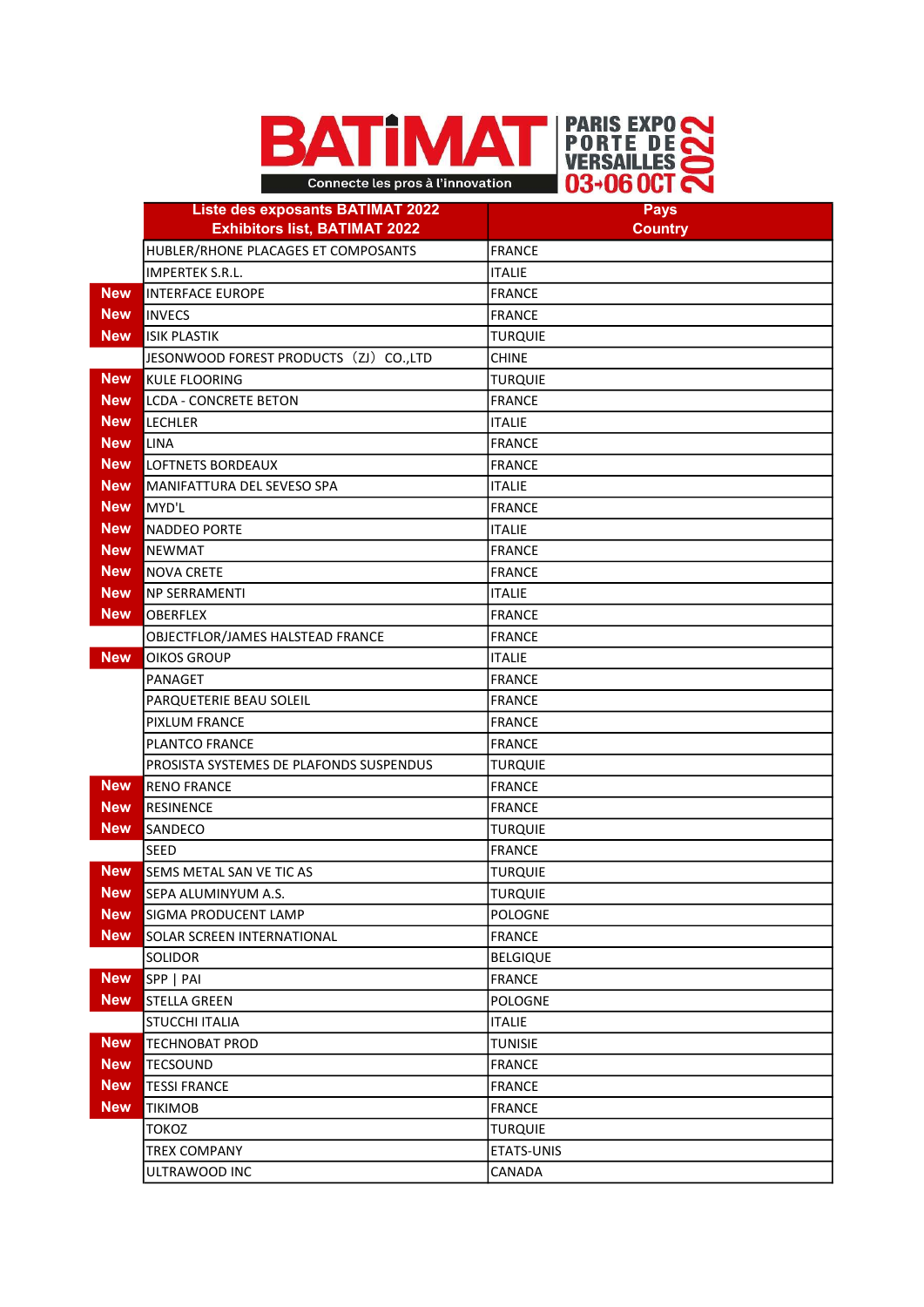

|            | <b>Liste des exposants BATIMAT 2022</b><br><b>Exhibitors list, BATIMAT 2022</b> | <b>Pays</b><br><b>Country</b>               |
|------------|---------------------------------------------------------------------------------|---------------------------------------------|
| <b>New</b> | UNIFLOOR UNDERLAY SYSTEMS BV                                                    | PAYS-BAS                                    |
| <b>New</b> | <b>VENIFLOOR</b>                                                                | <b>POLOGNE</b>                              |
| <b>New</b> | <b>VERNI.PRENS SA</b>                                                           | <b>ESPAGNE</b>                              |
| New        | <b>VERTISOL INTERNACIONAL SRL</b>                                               | <b>ESPAGNE</b>                              |
|            | <b>VICOUSTIC</b>                                                                | <b>PORTUGAL</b>                             |
| <b>New</b> | WAX-INTERNATIONAL                                                               | <b>FRANCE</b>                               |
| <b>New</b> | <b>WM88</b>                                                                     | <b>FRANCE</b>                               |
|            | ZHEJIANG HOY TECHNOLOGY CO., TLD                                                | <b>CHINE</b>                                |
|            | <b>ZIFORT SAS</b>                                                               | FRANCE                                      |
|            |                                                                                 | <b>MATERIEL DE CHANTIER &amp; OUTILLAGE</b> |
|            |                                                                                 | <b>WORKSITE EQUIPMENTS &amp; TOOLS</b>      |
|            | ABC MINET ECHAFAUDAGES                                                          | <b>FRANCE</b>                               |
| <b>New</b> | <b>ABC SISTEM</b>                                                               | <b>ITALIE</b>                               |
|            | <b>ACF AIR COMPRIME FRANCAIS</b>                                                | FRANCE                                      |
| <b>New</b> | <b>ACTIFLEET / SHOULDERSINK</b>                                                 | <b>FRANCE</b>                               |
|            | <b>ACTON</b>                                                                    | <b>FRANCE</b>                               |
| <b>New</b> | <b>ADEQUA MAT</b>                                                               | <b>FRANCE</b>                               |
|            | <b>ADLER TECHNOLOGIES</b>                                                       | FRANCE                                      |
|            | AEG                                                                             | ROYAUME-UNI                                 |
| <b>New</b> | <b>AFHYMAT</b>                                                                  | <b>FRANCE</b>                               |
| <b>New</b> | <b>AFIX FRANCE</b>                                                              | <b>FRANCE</b>                               |
|            | <b>AGIDIS</b>                                                                   | <b>FRANCE</b>                               |
| <b>New</b> | Agimpex                                                                         | <b>FRANCE</b>                               |
| <b>New</b> | <b>ALMARO</b>                                                                   | <b>FRANCE</b>                               |
|            | <b>ALPHA COUPE</b>                                                              | <b>FRANCE</b>                               |
|            | <b>ALPHATEX</b>                                                                 | <b>FRANCE</b>                               |
|            | <b>ALPHI</b>                                                                    | <b>FRANCE</b>                               |
|            | ALTRAD COFFRAGE ETAIEMENT                                                       | <b>FRANCE</b>                               |
| <b>New</b> | <b>ALTRAD INTERNATIONAL</b>                                                     | <b>FRANCE</b>                               |
| <b>New</b> | ALTRAD PLETTAC MEFRAN                                                           | <b>FRANCE</b>                               |
|            | <b>ALTRAD SAINT DENIS</b>                                                       | <b>FRANCE</b>                               |
|            | AMADIO & C                                                                      | <b>ITALIE</b>                               |
|            | ARBLOC                                                                          | <b>ITALIE</b>                               |
|            | AS - SCHWABE GMBH                                                               | ALLEMAGNE                                   |
| <b>New</b> | <b>ASSO SRL</b>                                                                 | <b>ITALIE</b>                               |
|            | AUDINNOV                                                                        | <b>FRANCE</b>                               |
|            | <b>AUTO K HERPE</b>                                                             | <b>FRANCE</b>                               |
|            | AXMANN                                                                          | <b>FRANCE</b>                               |
|            | AYERBE                                                                          | <b>ESPAGNE</b>                              |
| <b>New</b> | <b>BAOLI FRANCE</b>                                                             | <b>FRANCE</b>                               |
|            | <b>BARTOLUCCI FIXING SYSTEM</b>                                                 | <b>ITALIE</b>                               |
| <b>New</b> | <b>BATHEX</b>                                                                   | FRANCE                                      |
| <b>New</b> | <b>BERGERAT MONNOYEUR</b>                                                       | <b>FRANCE</b>                               |
| <b>New</b> | <b>BERNER</b>                                                                   | FRANCE                                      |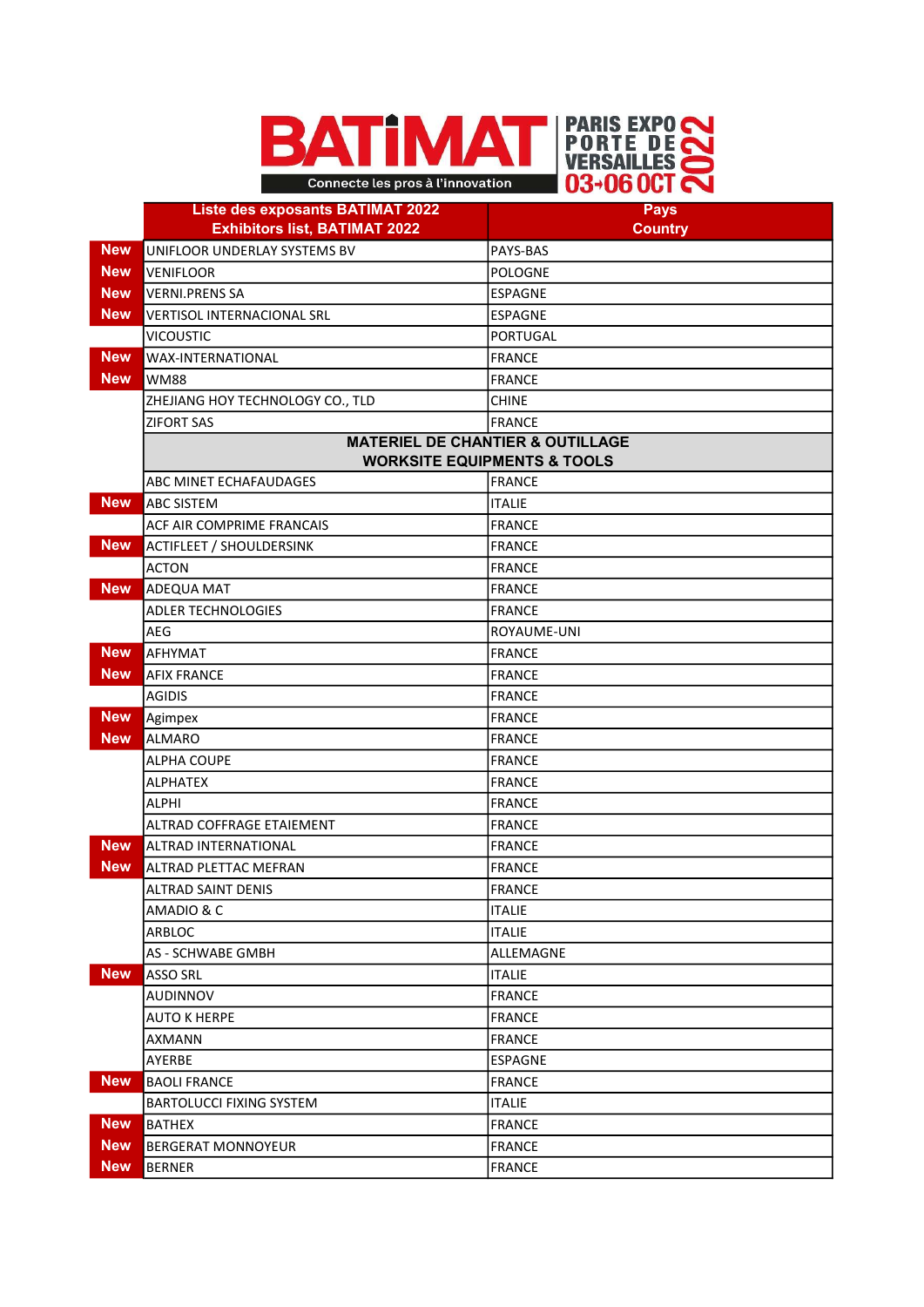



|            | <b>Liste des exposants BATIMAT 2022</b> | <b>Pays</b>        |
|------------|-----------------------------------------|--------------------|
|            | <b>Exhibitors list, BATIMAT 2022</b>    | <b>Country</b>     |
| <b>New</b> | <b>BETON ASFALTI SRL</b>                | <b>ITALIE</b>      |
| <b>New</b> | <b>BETON TROWEL</b>                     | <b>BELGIQUE</b>    |
| <b>New</b> | <b>BHD LILLE</b>                        | <b>FRANCE</b>      |
| <b>New</b> | <b>BIHUI TOOLS</b>                      | <b>CHINE</b>       |
|            | <b>BOCKER MASCHINENWERKE GMBH</b>       | ALLEMAGNE          |
|            | <b>BOSCH</b>                            | <b>FRANCE</b>      |
|            | <b>BRAND FRANCE</b>                     | FRANCE             |
|            | <b>BRENNENSTUHL</b>                     | <b>FRANCE</b>      |
| <b>New</b> | <b>BUILDING INNOVATION SYSTEM</b>       | FRANCE             |
|            | CARMIX - METALGALANTE                   | <b>ITALIE</b>      |
| <b>New</b> | <b>CIRET FRANCE</b>                     | FRANCE             |
|            | <b>CNSE</b>                             | FRANCE             |
| <b>New</b> | <b>COBALTIX</b>                         | FRANCE             |
|            | COFRECO                                 | <b>FRANCE</b>      |
|            | <b>COMBILIFT</b>                        | <b>IRLANDE</b>     |
|            | <b>CONDOR</b>                           | <b>ITALIE</b>      |
|            | <b>CORTAG</b>                           | <b>BRESIL</b>      |
|            | <b>COSMOS COFFRAGES</b>                 | FRANCE             |
| <b>New</b> | COVERGUARD                              | FRANCE             |
| <b>New</b> | <b>CPI-SALINA</b>                       | <b>FRANCE</b>      |
|            | <b>CROSSCALL SA</b>                     | FRANCE             |
|            | <b>DACAME</b>                           | FRANCE             |
|            | DANTHERM SOVELOR                        | FRANCE             |
|            | <b>DFD GROUP</b>                        | <b>BULGARIE</b>    |
|            | <b>DIAM INDUSTRIES</b>                  | FRANCE             |
|            | <b>DIMACO</b>                           | FRANCE             |
| <b>New</b> | <b>DISTRI ZONE 7</b>                    | <b>FRANCE</b>      |
| <b>New</b> | <b>DUMATOS EQUIPEMENT</b>               | <b>FRANCE</b>      |
| <b>New</b> | ECHOBARRIER                             | <b>ROYAUME-UNI</b> |
|            | <b>ECL ECONET</b>                       | <b>FRANCE</b>      |
|            | <b>EDMA SAS</b>                         | <b>FRANCE</b>      |
|            | <b>EKISTACK</b>                         | <b>FRANCE</b>      |
| <b>New</b> | <b>ENTECH</b>                           | <b>FRANCE</b>      |
|            | <b>ENTREPOSE ECHAFAUDAGES</b>           | FRANCE             |
|            | ERKO (KOPRAM)                           | FRANCE             |
|            | <b>EUROMAIR</b>                         | <b>FRANCE</b>      |
|            | <b>F3B MOULDS</b>                       | FRANCE             |
| New        | <b>FACAL SRL</b>                        | <b>ITALIE</b>      |
|            | <b>FARESIN FORMWORK</b>                 | <b>ITALIE</b>      |
| <b>New</b> | <b>FECOCIVIL FRANCE</b>                 | <b>FRANCE</b>      |
|            | <b>FEIN FRANCE</b>                      | <b>FRANCE</b>      |
|            | FEMA - FLEX ELECTROPORTATIF MACHINES ET |                    |
|            | <b>ACCESSOIRES</b>                      | <b>FRANCE</b>      |
|            | <b>FEMIL</b>                            | <b>FRANCE</b>      |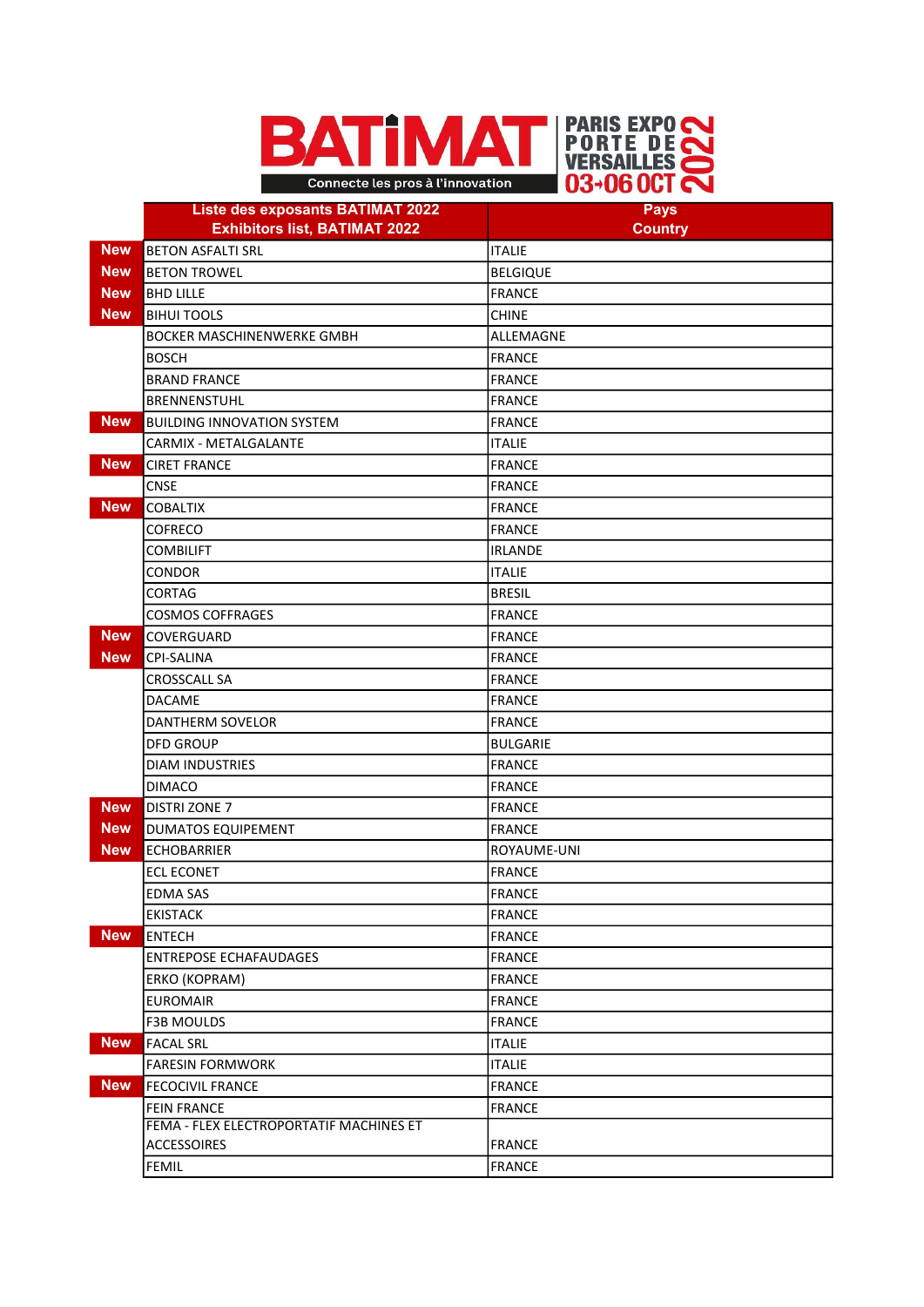



|            | <b>Liste des exposants BATIMAT 2022</b><br><b>Exhibitors list, BATIMAT 2022</b> | Pays<br><b>Country</b> |
|------------|---------------------------------------------------------------------------------|------------------------|
| <b>New</b> | FHB ORIGINAL GMBH & CO. KG                                                      | ALLEMAGNE              |
| <b>New</b> | <b>FORKIND</b>                                                                  | <b>FRANCE</b>          |
| <b>New</b> | <b>FORTAL</b>                                                                   | FRANCE                 |
|            | <b>FOUSSIER</b>                                                                 | FRANCE                 |
| <b>New</b> | FRANCE ECHAFAUDAGES.COM                                                         | <b>FRANCE</b>          |
| <b>New</b> | <b>FYX</b>                                                                      | FRANCE                 |
| <b>New</b> | <b>GEDA</b>                                                                     | ALLEMAGNE              |
| <b>New</b> | <b>GLOBOVAC LDA</b>                                                             | PORTUGAL               |
| <b>New</b> | <b>GOIZPER</b>                                                                  | FRANCE                 |
| <b>New</b> | <b>GOLZ SAS</b>                                                                 | FRANCE                 |
|            | <b>GP MAT INTERNATIONAL</b>                                                     | FRANCE                 |
| <b>New</b> | <b>HALDER</b>                                                                   | FRANCE                 |
|            | HEKA WERKZEUGE GMBH                                                             | ALLEMAGNE              |
|            | <b>HIKOKI POWER TOOLS FRANCE</b>                                                | FRANCE                 |
|            | <b>HILAIRE SAS</b>                                                              | <b>FRANCE</b>          |
|            | <b>HINOWA SPA</b>                                                               | <b>ITALIE</b>          |
| <b>New</b> | <b>HOOKE SAS</b>                                                                | FRANCE                 |
| <b>New</b> | <b>HPX</b>                                                                      | <b>BELGIQUE</b>        |
|            | <b>HULTAFORS GROUP FRANCE</b>                                                   | <b>FRANCE</b>          |
| <b>New</b> | HUSQVARNA CONSTRUCTION PRODUCTS FRANCE                                          | FRANCE                 |
|            | HUSSOR SAS / HUSSOR ERECTA                                                      | FRANCE                 |
|            | HYUNDAI - FEIDER - ENERGIZER                                                    | FRANCE                 |
| <b>New</b> | <b>IICSEN &amp; KORMAN</b>                                                      | FRANCE                 |
|            | <b>ILPA</b>                                                                     | <b>ITALIE</b>          |
|            | INDEX® A PERFECT FIXING                                                         | <b>ESPAGNE</b>         |
|            | <b>ING FIXATIONS</b>                                                            | <b>FRANCE</b>          |
| <b>New</b> | <b>JAL GROUP</b>                                                                | FRANCE                 |
| <b>New</b> | <b>JCMAT RIVIERA</b>                                                            | <b>FRANCE</b>          |
|            | <b>JEAN FOUR</b>                                                                | FRANCE                 |
| <b>New</b> | JLL COFFRAGES                                                                   | FRANCE                 |
|            | KAEM SPÓŁKA Z OGRANICZONĄ ODPOWIEDZIALNOŚCIĄ                                    |                        |
|            | SP.K.                                                                           | POLOGNE                |
|            | K-DIS                                                                           | FRANCE                 |
|            | <b>KILOUTOU</b>                                                                 | FRANCE                 |
|            | <b>KLAAS ALL ROAD</b>                                                           | FRANCE                 |
| <b>New</b> | <b>KLIMAS FRANCE</b>                                                            | <b>FRANCE</b>          |
| <b>New</b> | <b>KRAFT CURING SYSTEMS GMBH</b>                                                | ALLEMAGNE              |
| <b>New</b> | <b>KREG EUROPE GMBH</b>                                                         | ALLEMAGNE              |
|            | K-RYOLE                                                                         | FRANCE                 |
|            | <b>KS TOOLS</b>                                                                 | FRANCE                 |
| <b>New</b> | L'OUTIL PARFAIT                                                                 | FRANCE                 |
|            | LACME                                                                           | FRANCE                 |
|            | LAYHER                                                                          | FRANCE                 |
| <b>New</b> | LAYHER FORMATION                                                                | FRANCE                 |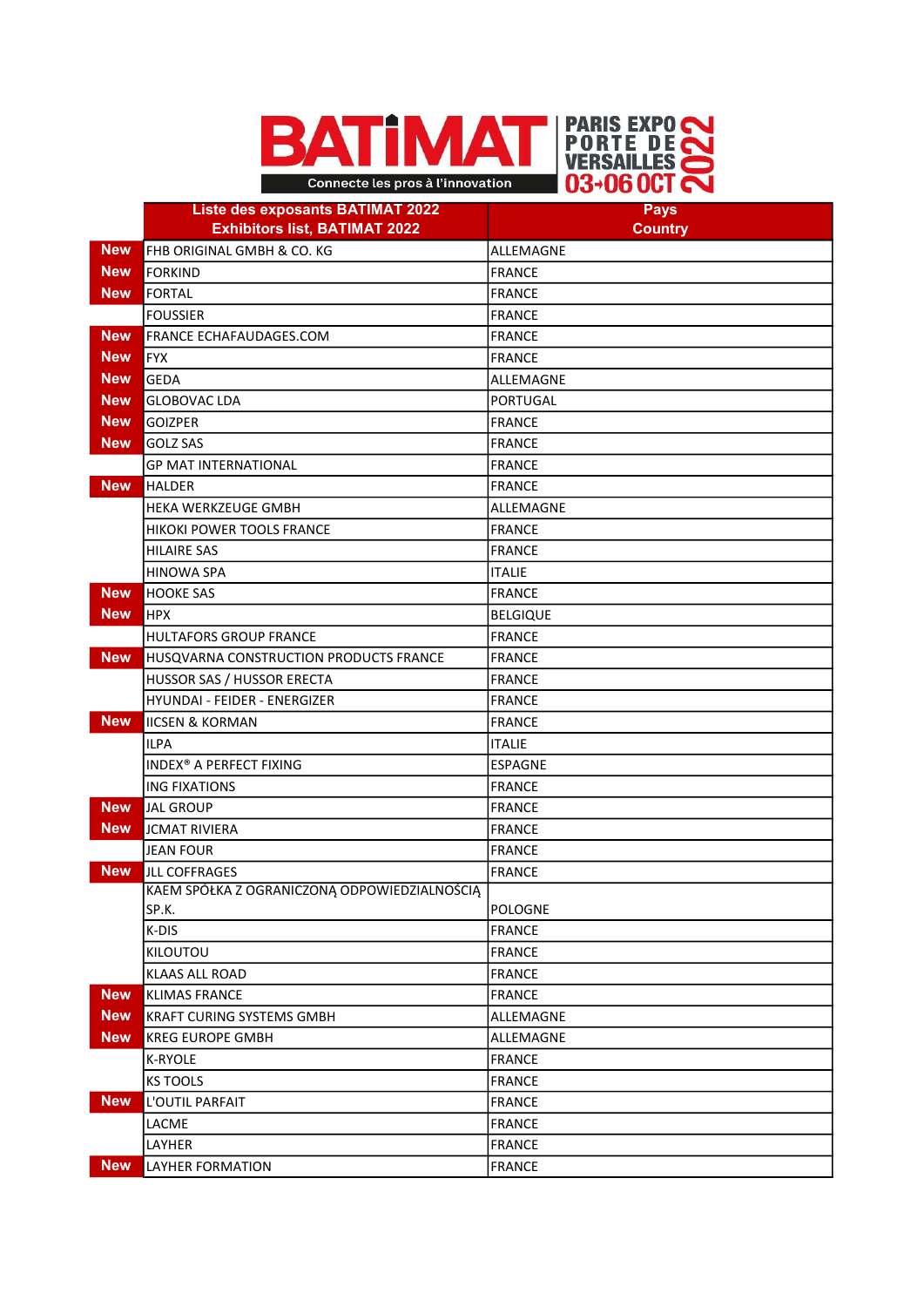



|            | <b>Liste des exposants BATIMAT 2022</b><br><b>Exhibitors list, BATIMAT 2022</b> | Pays<br><b>Country</b> |
|------------|---------------------------------------------------------------------------------|------------------------|
| <b>New</b> | <b>L ECHELLE EUROPEENNE</b>                                                     | <b>FRANCE</b>          |
|            | <b>LEDLENSER</b>                                                                | <b>FRANCE</b>          |
|            | Les 12 travaux vipros                                                           | <b>FRANCE</b>          |
| <b>New</b> | LOTUS ALUTECH                                                                   | <b>ITALIE</b>          |
|            | LOXAM                                                                           | <b>FRANCE</b>          |
|            | <b>MACC</b>                                                                     | FRANCE                 |
|            | <b>MAELSTROM SAS</b>                                                            | <b>FRANCE</b>          |
|            | MAFELL AG                                                                       | ALLEMAGNE              |
|            | MAGNI TELESCOPIC HANDLERS                                                       | <b>ITALIE</b>          |
| <b>New</b> | <b>MALHERBE</b>                                                                 | <b>FRANCE</b>          |
|            | <b>MATADOR FRANCE</b>                                                           | <b>FRANCE</b>          |
| <b>New</b> | MAXOUTIL.COM                                                                    | <b>FRANCE</b>          |
|            | <b>MECAFER - DOMAC</b>                                                          | <b>FRANCE</b>          |
|            | <b>MEDID</b>                                                                    | <b>ESPAGNE</b>         |
|            | <b>MERLO FRANCE</b>                                                             | <b>FRANCE</b>          |
| New        | <b>MESTO Pulvérisateurs</b>                                                     | ALLEMAGNE              |
| <b>New</b> | <b>METABO</b>                                                                   | FRANCE                 |
|            | <b>METALUSA FRANCE</b>                                                          | <b>FRANCE</b>          |
|            | <b>METRICA</b>                                                                  | <b>ITALIE</b>          |
| <b>New</b> | MEVA SYSTEMES DE COFFRAGE                                                       | <b>FRANCE</b>          |
| <b>New</b> | MEWA TEXTIL SERVICE AG & CO                                                     | ALLEMAGNE              |
|            | MIGAMAD BOARDS                                                                  | <b>ESPAGNE</b>         |
|            | <b>MILLS</b>                                                                    | <b>FRANCE</b>          |
|            | MILWAUKEE                                                                       | FRANCE                 |
|            | <b>MOLDTECH</b>                                                                 | <b>ESPAGNE</b>         |
| <b>New</b> | <b>MT BETON</b>                                                                 | FRANCE                 |
|            | M-TEC MATHIS TECHNIK GMBH                                                       | ALLEMAGNE              |
|            | MULLER-GOUVY-SERMAX                                                             | <b>FRANCE</b>          |
| <b>New</b> | <b>NEOFEU</b>                                                                   | FRANCE                 |
|            | NILFISK                                                                         | <b>FRANCE</b>          |
|            | <b>NORTH WAYS</b>                                                               | FRANCE                 |
| New        | <b>NOVAKORP SYSTEMS</b>                                                         | <b>FRANCE</b>          |
|            | <b>OCAI</b>                                                                     | FRANCE                 |
| <b>New</b> | <b>OCAMICA HERMANOS</b>                                                         | <b>ESPAGNE</b>         |
|            | <b>ODIAM</b>                                                                    | <b>FRANCE</b>          |
|            | <b>OPTIMA SYSTEM</b>                                                            | FRANCE                 |
|            | OUTINORD SAINT AMAND                                                            | FRANCE                 |
|            | PACLITE EQUIPMENT                                                               | FRANCE                 |
| <b>New</b> | PANTHER-PRO                                                                     | FRANCE                 |
| <b>New</b> | <b>PARADE</b>                                                                   | FRANCE                 |
| <b>New</b> | PAVAN ERNESTO & FIGLI SPA                                                       | <b>ITALIE</b>          |
| <b>New</b> | PAVILIFT SARL                                                                   | FRANCE                 |
|            | PERI                                                                            | FRANCE                 |
|            | PFEIFER                                                                         | <b>AUTRICHE</b>        |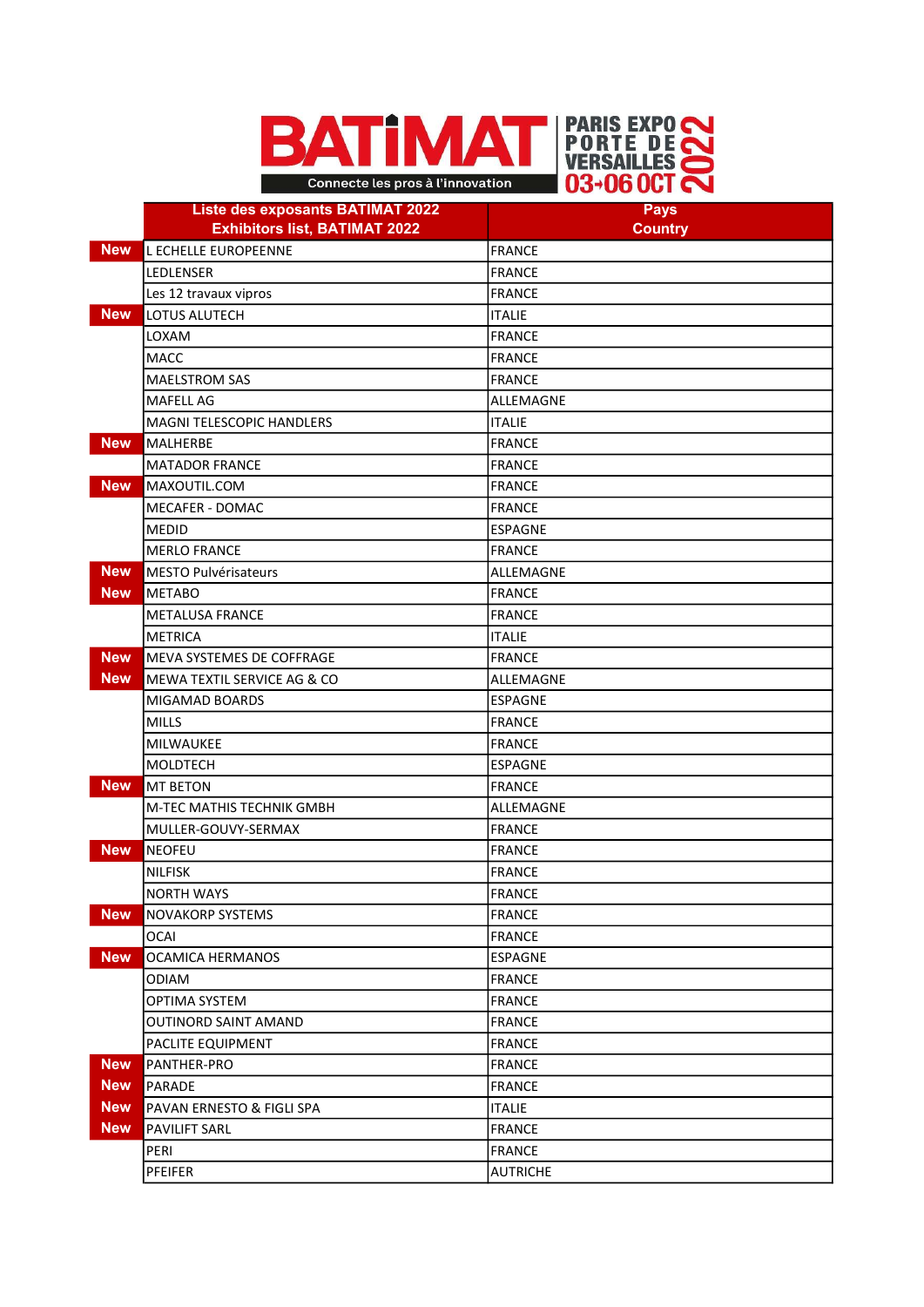

|            | <b>Liste des exposants BATIMAT 2022</b><br><b>Exhibitors list, BATIMAT 2022</b> | <b>Pays</b><br><b>Country</b> |
|------------|---------------------------------------------------------------------------------|-------------------------------|
|            | PICA-MARKER                                                                     | ALLEMAGNE                     |
| <b>New</b> | PIHER INDUSTRIAS PIQUERAS                                                       | <b>ESPAGNE</b>                |
|            | PMS INDUSTRIE SPECIALISTE LEVAGE - ARRIMAGE - EPI                               | <b>IFRANCE</b>                |
| <b>New</b> | <b>POLIERI</b>                                                                  | <b>ITALIE</b>                 |
| <b>New</b> | <b>POWIDIAN</b>                                                                 | FRANCE                        |
| <b>New</b> | PRO2MAT                                                                         | <b>FRANCE</b>                 |
| <b>New</b> | <b>PROMEDIF</b>                                                                 | FRANCE                        |
|            | QUADRA                                                                          | FRANCE                        |
| New        | RACETOOLS.FR                                                                    | FRANCE                        |
| <b>New</b> | <b>RAIMONDI DISTRIBUTION 2S</b>                                                 | FRANCE                        |
| <b>New</b> | <b>RECA</b>                                                                     | <b>FRANCE</b>                 |
|            | RED HORSE / WINBAG / DISSING AS                                                 | DANEMARK                      |
| <b>New</b> | <b>REGELAV</b>                                                                  | FRANCE                        |
|            | REISSER SCHRAUBENTECHNIK                                                        | ALLEMAGNE                     |
|            | <b>RETOTUB</b>                                                                  | FRANCE                        |
|            | <b>ROMWAY</b>                                                                   | FRANCE                        |
|            | RUBI - GERMANS BOADA, S.A.                                                      | <b>ESPAGNE</b>                |
| New        | SANITRAX INTERNATIONAL BV                                                       | PAYS-BAS                      |
| <b>New</b> | SANY                                                                            | ALLEMAGNE                     |
|            | <b>SAS IDKO</b>                                                                 | FRANCE                        |
|            | <b>SATECO SAS</b>                                                               | FRANCE                        |
| <b>New</b> | SATELLITE INDUSTRIES SPRL                                                       | <b>BELGIQUE</b>               |
|            | <b>SCANGRIP A/S</b>                                                             | DANEMARK                      |
|            | <b>SCELL IT</b>                                                                 | <b>FRANCE</b>                 |
| <b>New</b> | <b>SDG DISTIBUTION</b>                                                          | FRANCE                        |
|            | <b>SEB DIFFUSION</b>                                                            | FRANCE                        |
|            | <b>SEPT Tools</b>                                                               | FRANCE                        |
|            | <b>SEWERIN</b>                                                                  | FRANCE                        |
| New        | SIA ABRASIVES FRANCE                                                            | FRANCE                        |
|            | SIRL                                                                            | PORTUGAL                      |
|            | SIT - SOCIETA' ITALIANA TECNOSPAZZOLE S.P.A                                     | <b>ITALIE</b>                 |
|            | <b>SKAKO</b>                                                                    | FRANCE                        |
| <b>New</b> | <b>SKIL</b>                                                                     | PAYS-BAS                      |
| <b>New</b> | <b>SKY CRANE</b>                                                                | FRANCE                        |
|            | SOCAGE NACELLE                                                                  | FRANCE                        |
| <b>New</b> | SODIMAT                                                                         | FRANCE                        |
| <b>New</b> | <b>SOLIDE SA</b>                                                                | <b>BELGIQUE</b>               |
|            | SOMAS                                                                           | FRANCE                        |
|            | <b>STAMPI SUD SRL</b>                                                           | <b>ITALIE</b>                 |
|            | SYNDICAT FRANCAIS DE L'ECHAFAUDAGE DU COFFRAGE                                  |                               |
|            | ET DE L'ETAIEMENT                                                               | FRANCE                        |
|            | <b>TALIAPLAST</b>                                                               | FRANCE                        |
|            | <b>TECFI SPA</b>                                                                | <b>ITALIE</b>                 |
|            | <b>THERMOBILE</b>                                                               | <b>FRANCE</b>                 |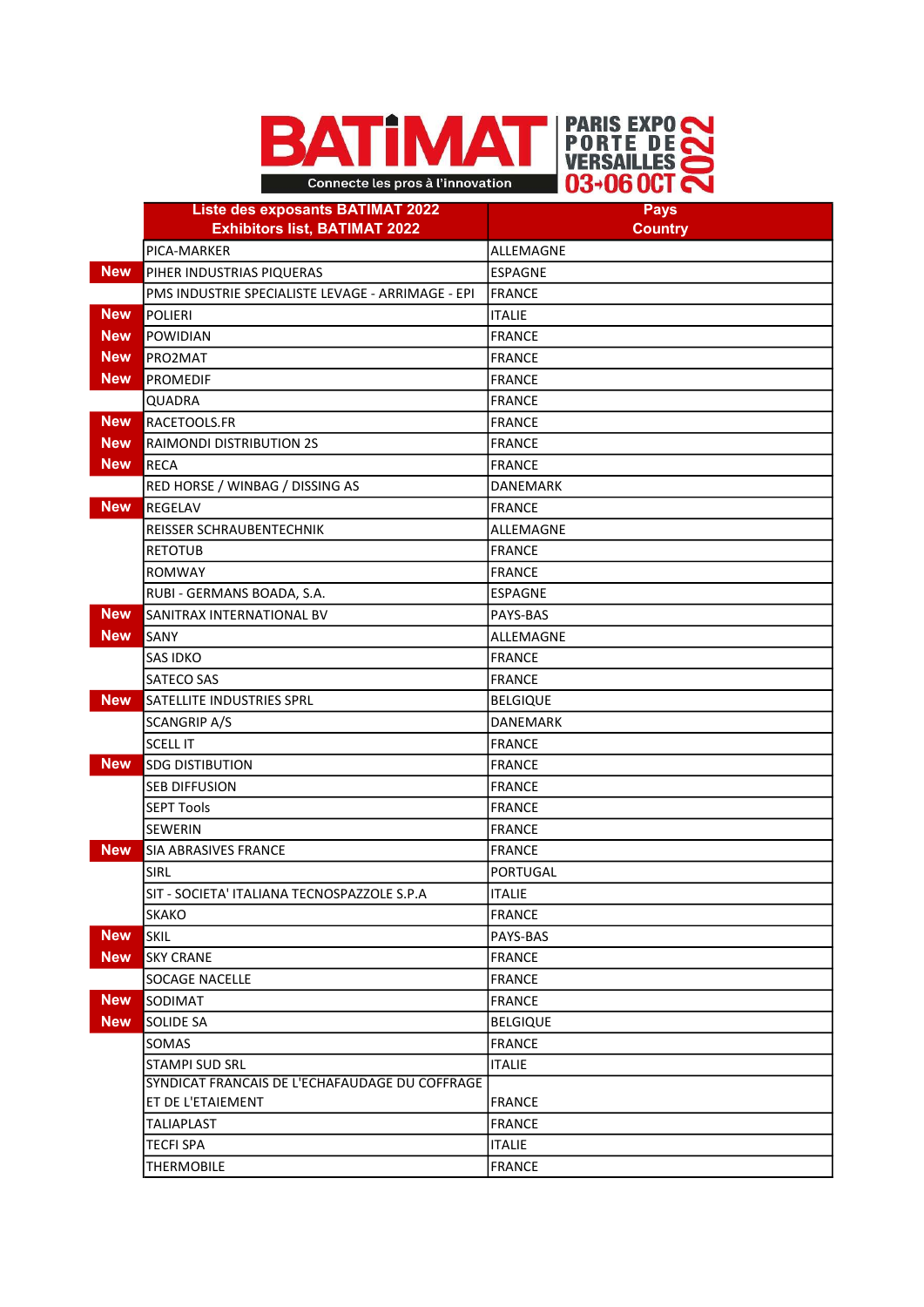



|            | <b>Liste des exposants BATIMAT 2022</b>                 | <b>Pays</b>                       |
|------------|---------------------------------------------------------|-----------------------------------|
| <b>New</b> | <b>Exhibitors list, BATIMAT 2022</b><br><b>TODD SRL</b> | <b>Country</b><br><b>ITALIE</b>   |
| <b>New</b> | <b>TOPCON</b>                                           | <b>FRANCE</b>                     |
|            | <b>TOPOCENTER</b>                                       | FRANCE                            |
|            |                                                         |                                   |
| <b>New</b> | <b>TOPSPIN POWERTOOLS</b>                               | PAYS-BAS                          |
|            | <b>TOUGHBUILT INDUSTRIES</b>                            | ROYAUME-UNI<br><b>ITALIE</b>      |
|            | TURBOSOL PRODUZIONE SRL<br><b>TYROLIT</b>               | FRANCE                            |
| New        | <b>UNITED RENTAL SAS</b>                                | FRANCE                            |
| <b>New</b> | <b>UPERIO FRANCE</b>                                    | FRANCE                            |
|            | <b>U-POWER</b>                                          | <b>ITALIE</b>                     |
|            |                                                         |                                   |
| <b>New</b> | VERBO B.V.<br><b>VIN TRAVAUX PUBLICS SERVICES</b>       | PAYS-BAS<br><b>FRANCE</b>         |
|            | <b>VIPROS</b>                                           | FRANCE                            |
|            | VITO - CENTRAL LOBAO SA                                 | PORTUGAL                          |
| <b>New</b> | <b>VOLVO CONSTRUCTION EQUIPMENT</b>                     | <b>FRANCE</b>                     |
| <b>New</b> | <b>VOSKER</b>                                           | <b>CANADA</b>                     |
|            | <b>VPDOLEX</b>                                          | <b>FRANCE</b>                     |
|            | <b>WACKER NEUSON SAS</b>                                | FRANCE                            |
|            | <b>WERA WERK</b>                                        | ALLEMAGNE                         |
|            | WERKU                                                   | <b>ESPAGNE</b>                    |
| <b>New</b> | <b>WONDAY</b>                                           | <b>FRANCE</b>                     |
|            | <b>WURTH FRANCE</b>                                     | FRANCE                            |
| <b>New</b> | Yanmar Atout Négoces BTP                                | FRANCE                            |
|            | <b>ZONZINI FRANCE</b>                                   | FRANCE                            |
|            |                                                         | <b>MENUISERIE &amp; FERMETURE</b> |
|            |                                                         | <b>JOINERY &amp; CLOSURES</b>     |
| <b>New</b> | <b>ABIMOTA</b>                                          | PORTUGAL                          |
| <b>New</b> | <b>AB TECNO SRL</b>                                     | <b>ITALIE</b>                     |
| <b>New</b> | <b>ABUS FRANCE</b>                                      | FRANCE                            |
|            | <b>ACOFAL SLU</b>                                       | <b>ESPAGNE</b>                    |
| <b>New</b> | ADALI CAM DEKORASYON SAN VE TIV LTD STI                 | <b>TURQUIE</b>                    |
|            | AKPA ALUMINYUM                                          | <b>TURQUIE</b>                    |
| <b>New</b> | AKPO KONSTRUKCJE ALUMINIOWE                             | <b>POLOGNE</b>                    |
|            | AKZONOBEL POWDER COATINGS                               | FRANCE                            |
|            | <b>ALIPLAST ALUMINIUM SYSTEMS</b>                       | <b>BELGIQUE</b>                   |
| <b>New</b> | ALMET                                                   | FRANCE                            |
| <b>New</b> | <b>ALUALPHA</b>                                         | PORTUGAL                          |
| <b>New</b> | <b>ALUCOIL</b>                                          | <b>ESPAGNE</b>                    |
|            | <b>ALUEUROPA</b>                                        | <b>ESPAGNE</b>                    |
| <b>New</b> | <b>ALUHOME</b>                                          | <b>FRANCE</b>                     |
|            | ALU K                                                   | <b>LUXEMBOURG</b>                 |
|            | <b>ALUMINCO</b>                                         | <b>GRECE</b>                      |
|            | ALUMINIOS CORTIZO S.A.U                                 | <b>ESPAGNE</b>                    |
| <b>New</b> | <b>ALUTECH</b>                                          | <b>REPUBLIQUE TCHEQUE</b>         |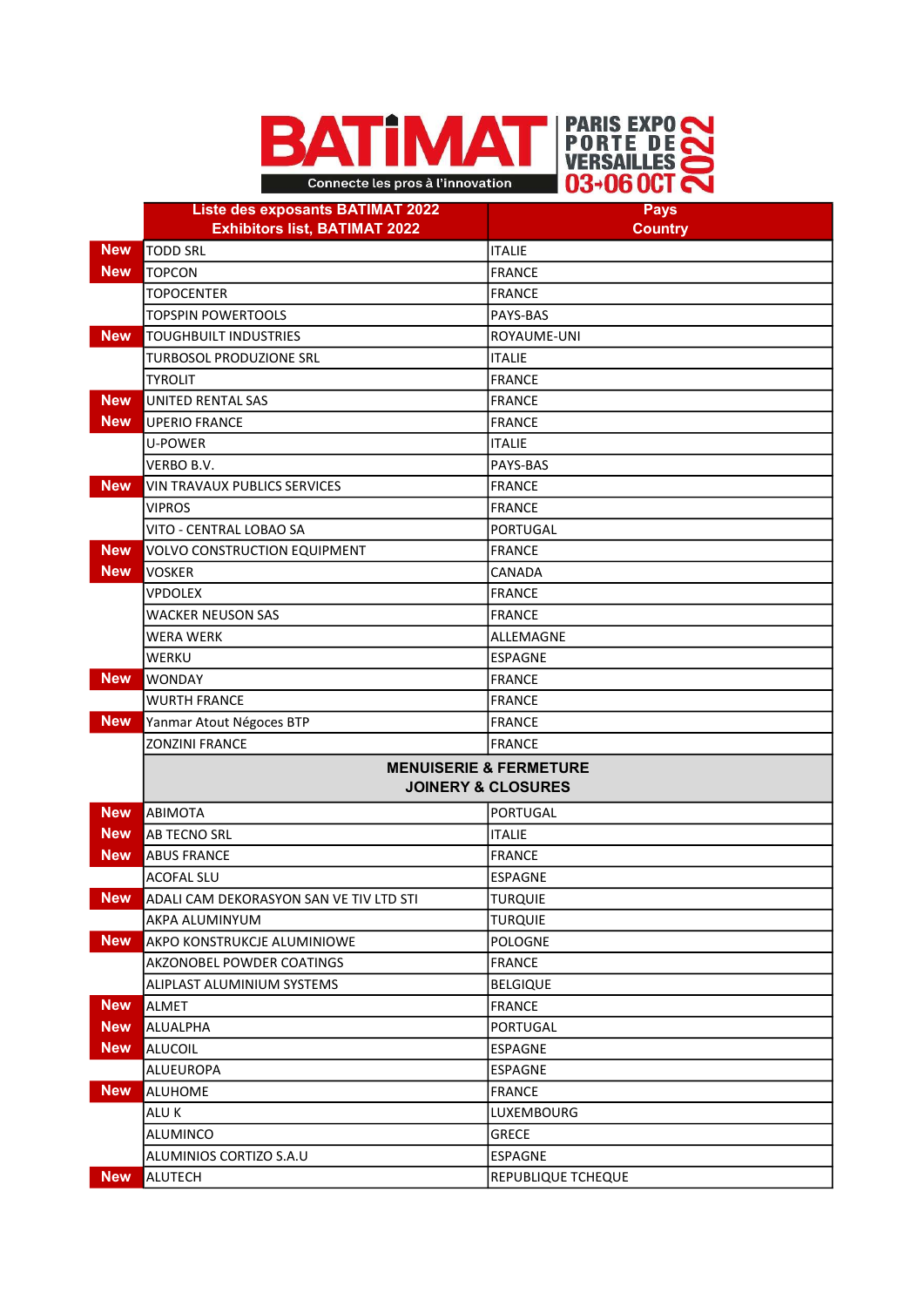



|            | <b>Liste des exposants BATIMAT 2022</b>       | <b>Pays</b>     |
|------------|-----------------------------------------------|-----------------|
|            | <b>Exhibitors list, BATIMAT 2022</b>          | <b>Country</b>  |
|            | AMCC FENETRES ET PORTES SAS                   | <b>FRANCE</b>   |
| <b>New</b> | AMEXSO                                        | <b>FRANCE</b>   |
|            | AMF ANDREAS MAIER                             | ALLEMAGNE       |
| <b>New</b> | AMGO Fenêtres et Portes                       | <b>FRANCE</b>   |
|            | ANUDAL INDUSTRIAL SL                          | <b>ESPAGNE</b>  |
| <b>New</b> | ARIÑO DUGLASS                                 | <b>ESPAGNE</b>  |
| <b>New</b> | ASAS A.S.                                     | <b>TURQUIE</b>  |
|            | ATLANTEM                                      | <b>FRANCE</b>   |
| <b>New</b> | <b>AVCI GLOBAL</b>                            | <b>TURQUIE</b>  |
|            | AXALTA COATING SYSTEMS FRANCE SAS             | <b>FRANCE</b>   |
|            | <b>AXALYS GROUP</b>                           | <b>FRANCE</b>   |
| <b>New</b> | <b>AXED MANUSA</b>                            | FRANCE          |
|            | <b>BATIFER</b>                                | <b>FRANCE</b>   |
|            | <b>BEHRINGER FRANCE</b>                       | <b>FRANCE</b>   |
| <b>New</b> | <b>BEL'M</b>                                  | FRANCE          |
| <b>New</b> | <b>BIGNON JACQUES</b>                         | <b>FRANCE</b>   |
|            | <b>BINAR QUICK-LIFT</b>                       | FRANCE          |
| <b>New</b> | <b>BOULANGEOT</b>                             | <b>FRANCE</b>   |
|            | <b>BRUSTOR</b>                                | <b>BELGIQUE</b> |
|            | BY ART DEKORASYON MOBILYA MUM. IC VE DIS TIC. |                 |
|            | LTD. STI                                      | <b>TURQUIE</b>  |
| <b>New</b> | <b>CADAP</b>                                  | <b>FRANCE</b>   |
| <b>New</b> | CADIOU                                        | <b>FRANCE</b>   |
|            | <b>CAIXIAVE</b>                               | PORTUGAL        |
|            | <b>CEMOM MOATTI</b>                           | <b>FRANCE</b>   |
| <b>New</b> | CEYLAN KOMPOZIT SAN. VE TIC. A.S.             | <b>TURQUIE</b>  |
| <b>New</b> | COLCOM                                        | <b>ITALIE</b>   |
|            | COMALL INTERNATIONAL S.R.L.                   | <b>ITALIE</b>   |
|            | <b>COMENZA</b>                                | <b>ESPAGNE</b>  |
| <b>New</b> | <b>COUBLANC STORES</b>                        | <b>FRANCE</b>   |
| <b>New</b> | <b>COVER GROUP</b>                            | <b>BELGIQUE</b> |
|            | <b>CVL</b>                                    | <b>ESPAGNE</b>  |
|            | D+H MECHATRONIC AG                            | ALLEMAGNE       |
|            | DAKO                                          | POLOGNE         |
|            | <b>DALLAN SPA</b>                             | <b>ITALIE</b>   |
| <b>New</b> | <b>DAUBY</b>                                  | <b>BELGIQUE</b> |
|            | DECORAL SYSTEM SRL                            | <b>ITALIE</b>   |
| <b>New</b> | <b>DELTA</b>                                  | POLOGNE         |
|            | DEMİRHAN TEL MAMÜLLERİ INŞ. GIDA VE PLASTİK   |                 |
|            | SANAYİ TİCARET LİMİTED ŞİRKETİ                | <b>TURQUIE</b>  |
|            | <b>DESCOMBES PRECIMECA</b>                    | FRANCE          |
| <b>New</b> | <b>DFV</b>                                    | <b>ITALIE</b>   |
|            | <b>DGM INDUSTRIES</b>                         | <b>FRANCE</b>   |
| <b>New</b> | <b>DIEFFEPIU</b>                              | <b>ITALIE</b>   |
|            | DIMASIMMA INTRALOGISTIC SRL                   | <b>ITALIE</b>   |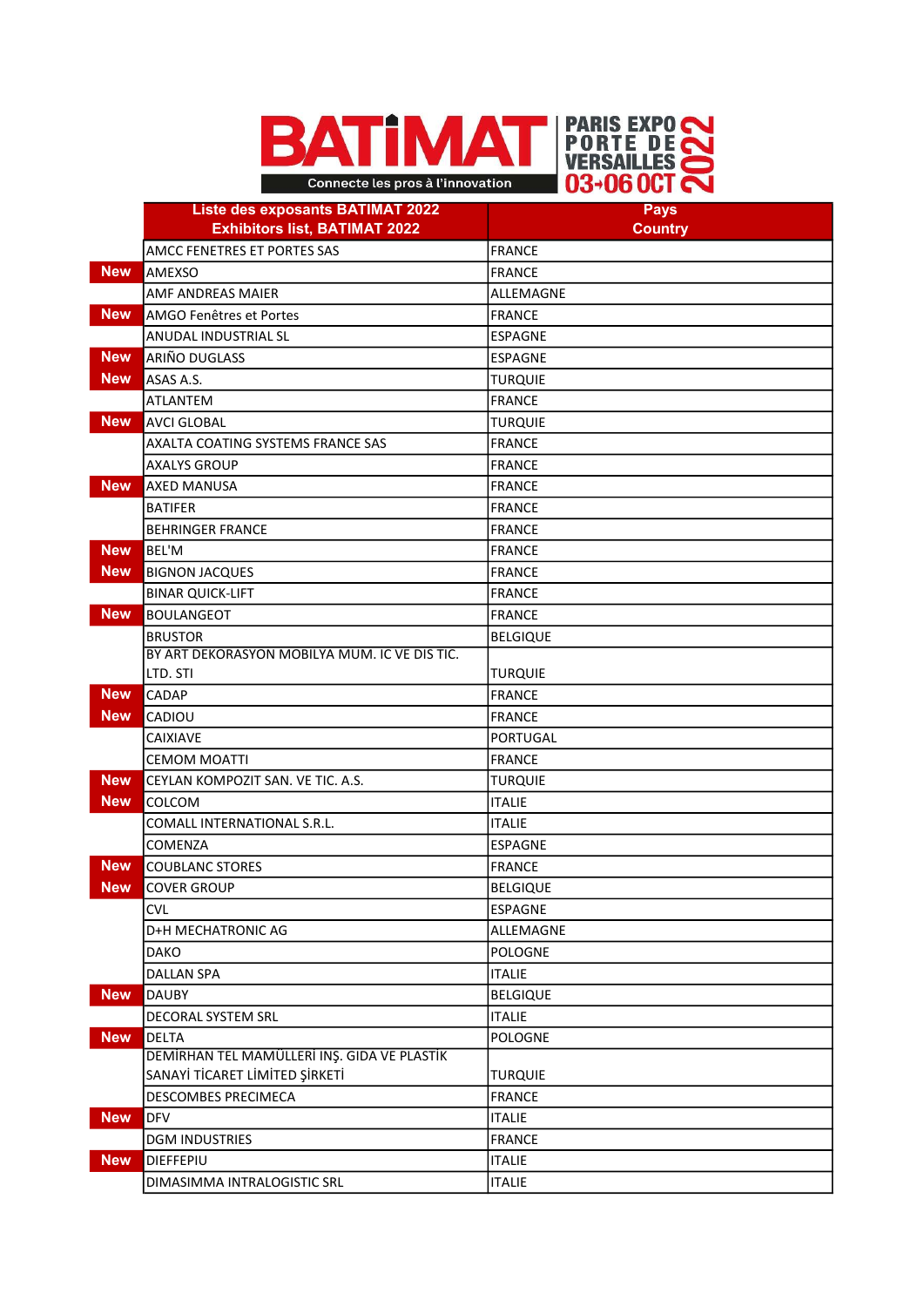

|            | <b>Liste des exposants BATIMAT 2022</b>      | <b>Pays</b>     |
|------------|----------------------------------------------|-----------------|
|            | <b>Exhibitors list, BATIMAT 2022</b>         | <b>Country</b>  |
|            | DOGAN TEL ORGU DEKORASYON IMALAT MONTAJ TIC. |                 |
| <b>New</b> | TAAH. ITH. IHR. SAN. LTD. STI.               | <b>TURQUIE</b>  |
|            | <b>DOOR BIRD</b>                             | ALLEMAGNE       |
|            | <b>DOORGATE</b>                              | <b>PORTUGAL</b> |
|            | <b>DRUTEX SA</b>                             | <b>POLOGNE</b>  |
|            | DUCO VENTILATION & SUN CONTROL               | <b>BELGIQUE</b> |
|            | <b>DURMI</b>                                 | <b>ESPAGNE</b>  |
| <b>New</b> | <b>ECMA CONCEPT</b>                          | <b>FRANCE</b>   |
|            | <b>EHRET GMBH</b>                            | ALLEMAGNE       |
|            | <b>EISMO</b>                                 | <b>FRANCE</b>   |
|            | EKO-OKNA                                     | <b>POLOGNE</b>  |
| <b>New</b> | <b>ELASTOPROFILES</b>                        | <b>FRANCE</b>   |
| <b>New</b> | <b>ELCIA</b>                                 | <b>FRANCE</b>   |
|            | <b>ELCIA</b>                                 | <b>FRANCE</b>   |
| <b>New</b> | <b>ELKEM LTD</b>                             | ROYAUME-UNI     |
|            | <b>ELUMATEC</b>                              | <b>FRANCE</b>   |
|            | <b>ELVA</b>                                  | <b>FRANCE</b>   |
|            | <b>EMMEGI</b>                                | <b>FRANCE</b>   |
|            | <b>ENSINGER GMBH</b>                         | ALLEMAGNE       |
| <b>New</b> | <b>ERSAS ALUMINYUM</b>                       | <b>TURQUIE</b>  |
| <b>New</b> | ERSAS PAL KOMPOZIT PROFIL SANAYI A.S.        | <b>TURQUIE</b>  |
|            | <b>ESINPLAST SRL</b>                         | <b>ITALIE</b>   |
| <b>New</b> | <b>ESSE TRESRL</b>                           | <b>ITALIE</b>   |
|            | <b>ESTRAL SPA</b>                            | <b>ITALIE</b>   |
| <b>New</b> | <b>ETS REBER</b>                             | <b>FRANCE</b>   |
| <b>New</b> | EUROPEAN ALUMINIUM SYSTEMS - AIRCLOS         | <b>ESPAGNE</b>  |
|            | <b>EXTOL</b>                                 | <b>ESPAGNE</b>  |
|            | <b>FAC SRL ACCESSOIRES POUR PORTAILS</b>     | <b>ITALIE</b>   |
|            | <b>FAPIM SPA</b>                             | <b>ITALIE</b>   |
| <b>New</b> | FERCO INTERNATIONAL                          | <b>FRANCE</b>   |
|            | <b>FICEP FRANCE</b>                          | <b>FRANCE</b>   |
|            | <b>FLEXIDOOR SA</b>                          | <b>PORTUGAL</b> |
|            | <b>FLLI FACCHINETTI SRL</b>                  | <b>ITALIE</b>   |
|            | <b>FOM FRANCE</b>                            | <b>MONACO</b>   |
| <b>New</b> | <b>FONDERIE VINCENT</b>                      | <b>FRANCE</b>   |
|            | FORSTER SYSTEMES DE PROFILES                 | <b>SUISSE</b>   |
| <b>New</b> | <b>FPV - INDUSTRIES</b>                      | <b>FRANCE</b>   |
|            | FR ACCESSORIES SRL                           | <b>ITALIE</b>   |
|            | <b>FRANCE MACHINES OUTILS - FMO</b>          | <b>FRANCE</b>   |
| <b>New</b> | <b>FST SRL</b>                               | <b>ITALIE</b>   |
|            | <b>FUTUROL</b>                               | <b>FRANCE</b>   |
|            | GAGGIONE                                     | <b>FRANCE</b>   |
|            | GARDENGATE                                   | PORTUGAL        |
|            | <b>GDP COMPOSITES</b>                        | <b>FRANCE</b>   |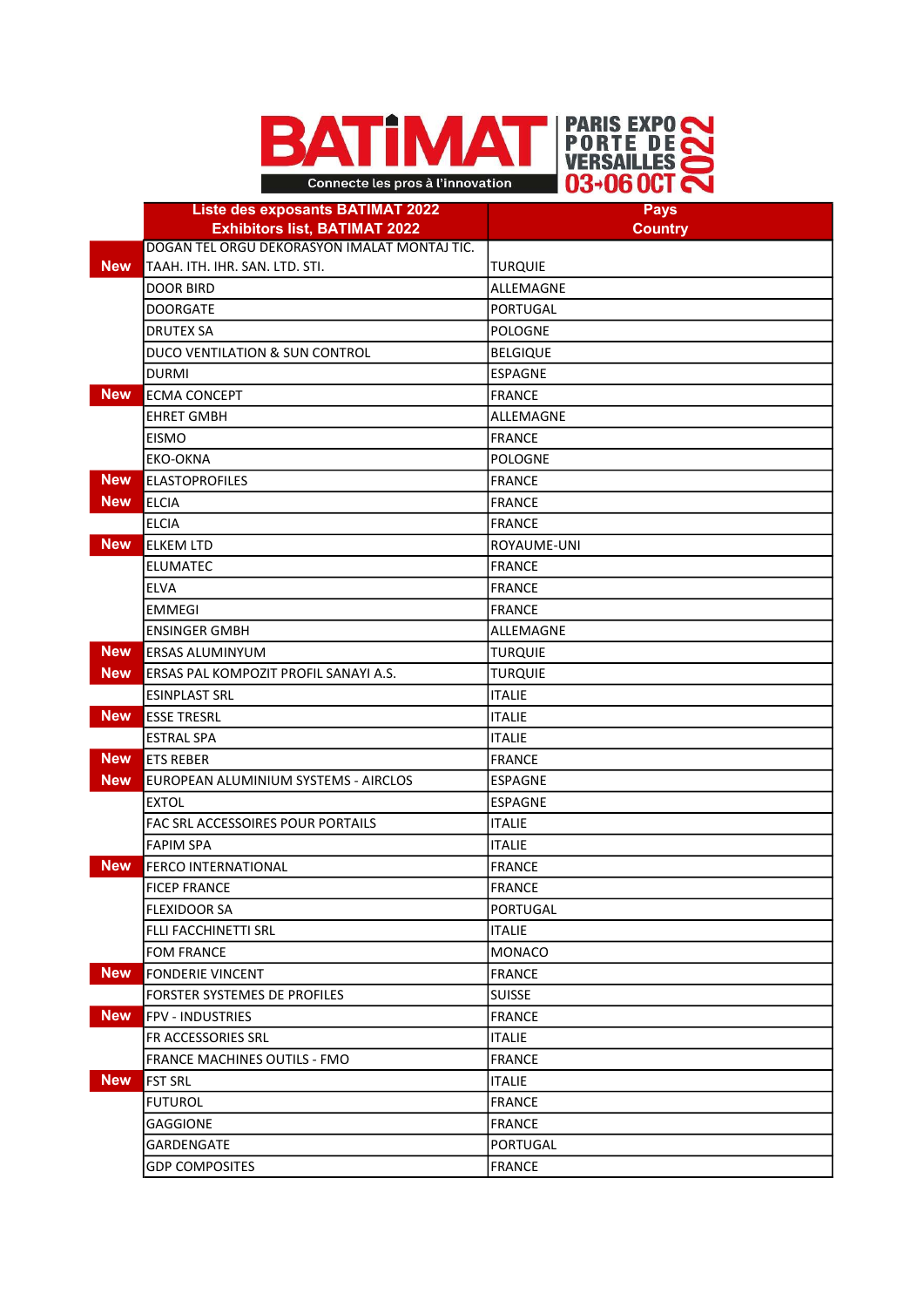



|            | <b>Liste des exposants BATIMAT 2022</b><br><b>Exhibitors list, BATIMAT 2022</b> | <b>Pays</b><br><b>Country</b> |
|------------|---------------------------------------------------------------------------------|-------------------------------|
|            | <b>GEPLAST</b>                                                                  | FRANCE                        |
|            | <b>GIBUS THE SUN FACTORY</b>                                                    | <b>ITALIE</b>                 |
| New        | GIULIO BARBIERI SPA                                                             | <b>ITALIE</b>                 |
|            | <b>GK TECHNIQUES</b>                                                            | FRANCE                        |
|            | <b>GLASS PARTNERS SOLUTIONS</b>                                                 | FRANCE                        |
|            | <b>GRAF SYNERGY</b>                                                             | <b>ITALIE</b>                 |
| <b>New</b> | <b>GRANDEUR NATURE</b>                                                          | FRANCE                        |
|            | GYPASS                                                                          | <b>FRANCE</b>                 |
|            | <b>HAHN</b>                                                                     | ALLEMAGNE                     |
|            | HAWA SLIDING SOLUTIONS AG                                                       | <b>SUISSE</b>                 |
|            | <b>HERCULEPRO</b>                                                               | FRANCE                        |
|            | HEROAL - JOHANN HENKENJOHANN GMBH & CO. KG                                      | ALLEMAGNE                     |
|            | <b>HOMKIA</b>                                                                   | FRANCE                        |
|            | <b>HORIZAL SAS</b>                                                              | FRANCE                        |
|            | <b>HUTCHINSON</b>                                                               | FRANCE                        |
| <b>New</b> | HUZHOU SIMPLE TECHNOLOGY CO., LTD                                               | <b>CHINE</b>                  |
| <b>New</b> | <b>HYDRO BUILDING SYSTEMS</b>                                                   | FRANCE                        |
|            | <b>INDINVEST LT SRL</b>                                                         | <b>ITALIE</b>                 |
| <b>New</b> | <b>INTERNORM FENETRES</b>                                                       | FRANCE                        |
| <b>New</b> | <b>INTERPLASTGROUP</b>                                                          | <b>BULGARIE</b>               |
|            | <b>ISOFERM MEDITERRANEE</b>                                                     | <b>FRANCE</b>                 |
|            | <b>ISOGOM</b>                                                                   | <b>ESPAGNE</b>                |
| <b>New</b> | <b>IZYX SYSTEMS</b>                                                             | FRANCE                        |
|            | JANSEN DESCASYSTEM                                                              | FRANCE                        |
|            | <b>JC COLOMBO</b>                                                               | FRANCE                        |
|            | JINFER                                                                          | <b>CHINE</b>                  |
|            | <b>KASTO FRANCE</b>                                                             | <b>FRANCE</b>                 |
| <b>New</b> | <b>KAWNEER</b>                                                                  | FRANCE                        |
|            | <b>KLAES</b>                                                                    | ALLEMAGNE                     |
|            | <b>K-LINE</b>                                                                   | FRANCE                        |
|            | K-LINE                                                                          | <b>FRANCE</b>                 |
|            | KOSEDAG                                                                         | <b>TURQUIE</b>                |
|            | L.M DEI F.LLI MONTICELLI SRL                                                    | <b>ITALIE</b>                 |
|            | LES ATELIERS MECANIQUES INDUSTRIELS A.M.I                                       | <b>TUNISIE</b>                |
| <b>New</b> | LEUL MENUISERIES                                                                | FRANCE                        |
|            | LEVI SISTEMAS INDUSTRIAIS LDA                                                   | <b>PORTUGAL</b>               |
| <b>New</b> | LINCE-LA INDUSTRIAL CERRAJERA SA LINCE                                          | <b>ESPAGNE</b>                |
|            | LOGLI MASSIMO S.P.A                                                             | <b>ITALIE</b>                 |
|            | LOUINEAU                                                                        | <b>FRANCE</b>                 |
|            | LR INSAAT YAPI MALZEMELERI ITH. IHR. SAN. VE TIC.                               |                               |
| <b>New</b> | LTD. STI                                                                        | <b>TURQUIE</b>                |
|            | <b>MANTION</b>                                                                  | FRANCE                        |
|            | <b>MARQUISES STORES</b>                                                         | FRANCE                        |
|            | <b>MECAL</b>                                                                    | <b>ITALIE</b>                 |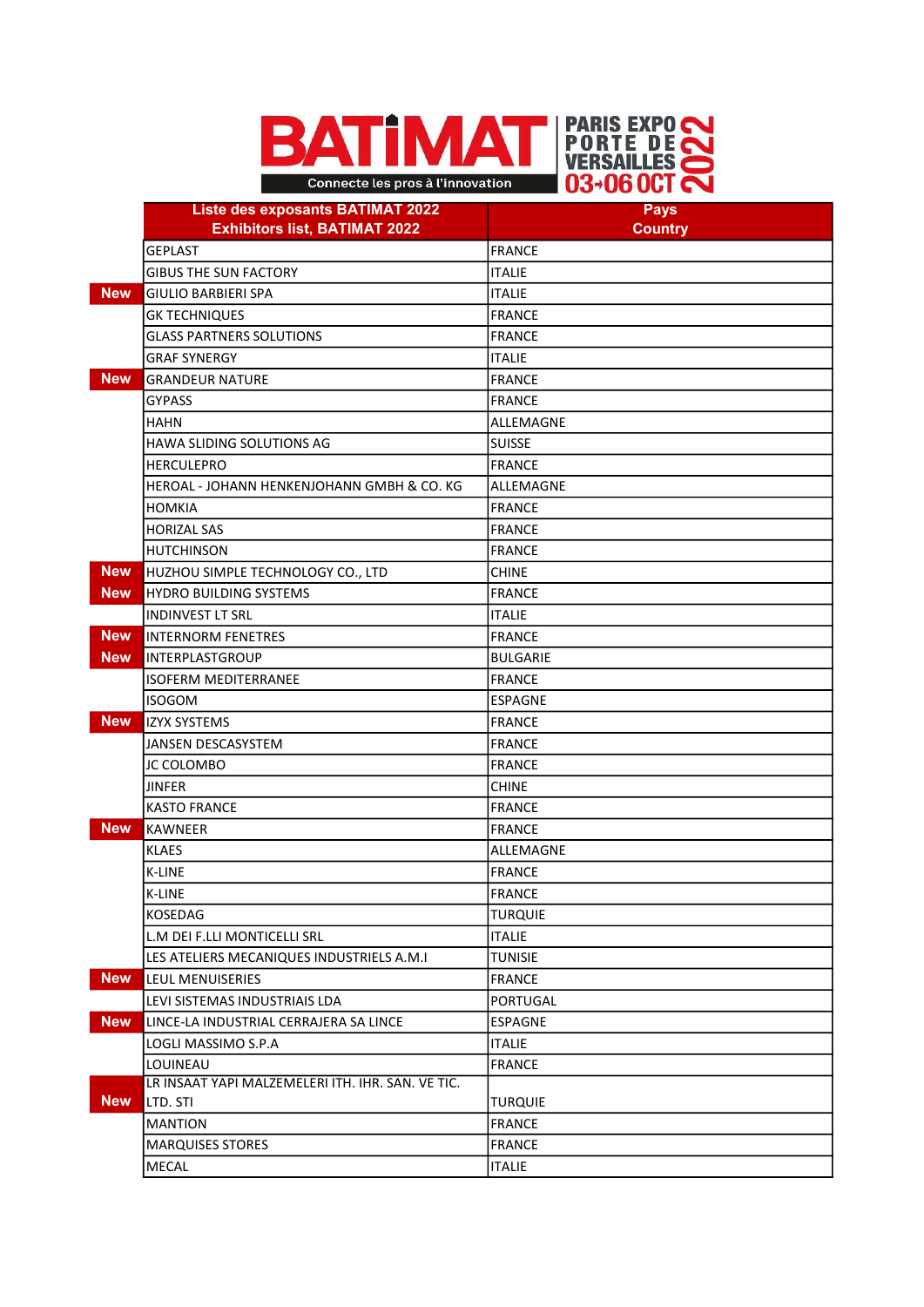



|            | <b>Liste des exposants BATIMAT 2022</b> | <b>Pays</b>     |
|------------|-----------------------------------------|-----------------|
|            | <b>Exhibitors list, BATIMAT 2022</b>    | <b>Country</b>  |
|            | <b>MECAN OUTIL</b>                      | FRANCE          |
| <b>New</b> | <b>MESAN METAL</b>                      | <b>TURQUIE</b>  |
|            | <b>MES - SARL</b>                       | FRANCE          |
| <b>New</b> | <b>METAL FLASH</b>                      | FRANCE          |
|            | METALSKIN                               | <b>GRECE</b>    |
| <b>New</b> | MG DEMIR CELIK SAN. VE TIC. LTD. STI.   | TURQUIE         |
|            | <b>MILLET</b>                           | <b>FRANCE</b>   |
| <b>New</b> | <b>MINCO</b>                            | FRANCE          |
| <b>New</b> | <b>MINIMAK ASANSORLERI</b>              | <b>TURQUIE</b>  |
|            | MIROITERIE DE CHARTREUSE                | FRANCE          |
| <b>New</b> | <b>MOTTURA Tende &amp; Scorritenda</b>  | <b>ITALIE</b>   |
|            | MTI ENGINEERING                         | <b>FRANCE</b>   |
|            | <b>NAVKOM BIOMETRIC SOLUTIONS</b>       | <b>SLOVENIE</b> |
|            | NFI                                     | PORTUGAL        |
|            | <b>NOVAL</b>                            | FRANCE          |
|            | NV ARGENT ALU SA                        | <b>BELGIQUE</b> |
|            | <b>OEMME SPA</b>                        | <b>ITALIE</b>   |
|            | ONLEVEL                                 | ALLEMAGNE       |
|            | <b>OPTIMEDIA</b>                        | ROUMANIE        |
| <b>New</b> | ORGADATA AG                             | ALLEMAGNE       |
| <b>New</b> | ORO & ORO                               | <b>ITALIE</b>   |
| <b>New</b> | OTIIMA                                  | <b>FRANCE</b>   |
|            | OTTO STUMM SA                           | <b>SUISSE</b>   |
| <b>New</b> | PASQUET MENUISERIES                     | FRANCE          |
|            | PERVEDANT                               | PORTUGAL        |
| <b>New</b> | PIERRET SA                              | <b>BELGIQUE</b> |
|            | PRODEX / PROFILES MARKET                | FRANCE          |
| <b>New</b> | PRO-DIS ALUMINIUM - TRONZADORAS MG      | <b>ESPAGNE</b>  |
|            | PROFILS SYSTEMES                        | FRANCE          |
| New        | <b>PROFINE FRANCE</b>                   | FRANCE          |
| <b>New</b> | PULVER KIMYA A.S. SAN VE TIC A.S.       | <b>TURQUIE</b>  |
|            | Q RAILING                               | FRANCE          |
| <b>New</b> | QUALICOAT                               | FRANCE          |
|            | <b>RCN</b>                              | PORTUGAL        |
|            | <b>REGAZZI SA</b>                       | <b>SUISSE</b>   |
|            | RENSON VENTILATION & SUN PROTECTION     | <b>BELGIQUE</b> |
| <b>New</b> | <b>REPAN Groupe ISOSTA</b>              | <b>FRANCE</b>   |
| <b>New</b> | <b>RETE METALY</b>                      | <b>ITALIE</b>   |
|            | <b>REYNAERS ALUMINIUM</b>               | FRANCE          |
|            | <b>RIGHETTI</b>                         | FRANCE          |
| <b>New</b> | <b>RIOU GLASS</b>                       | FRANCE          |
| <b>New</b> | ROTO FRANK FERRURES SAS                 | FRANCE          |
|            | ROTOX FRANCE                            | FRANCE          |
|            | RYKO MACHINERY                          | <b>FRANCE</b>   |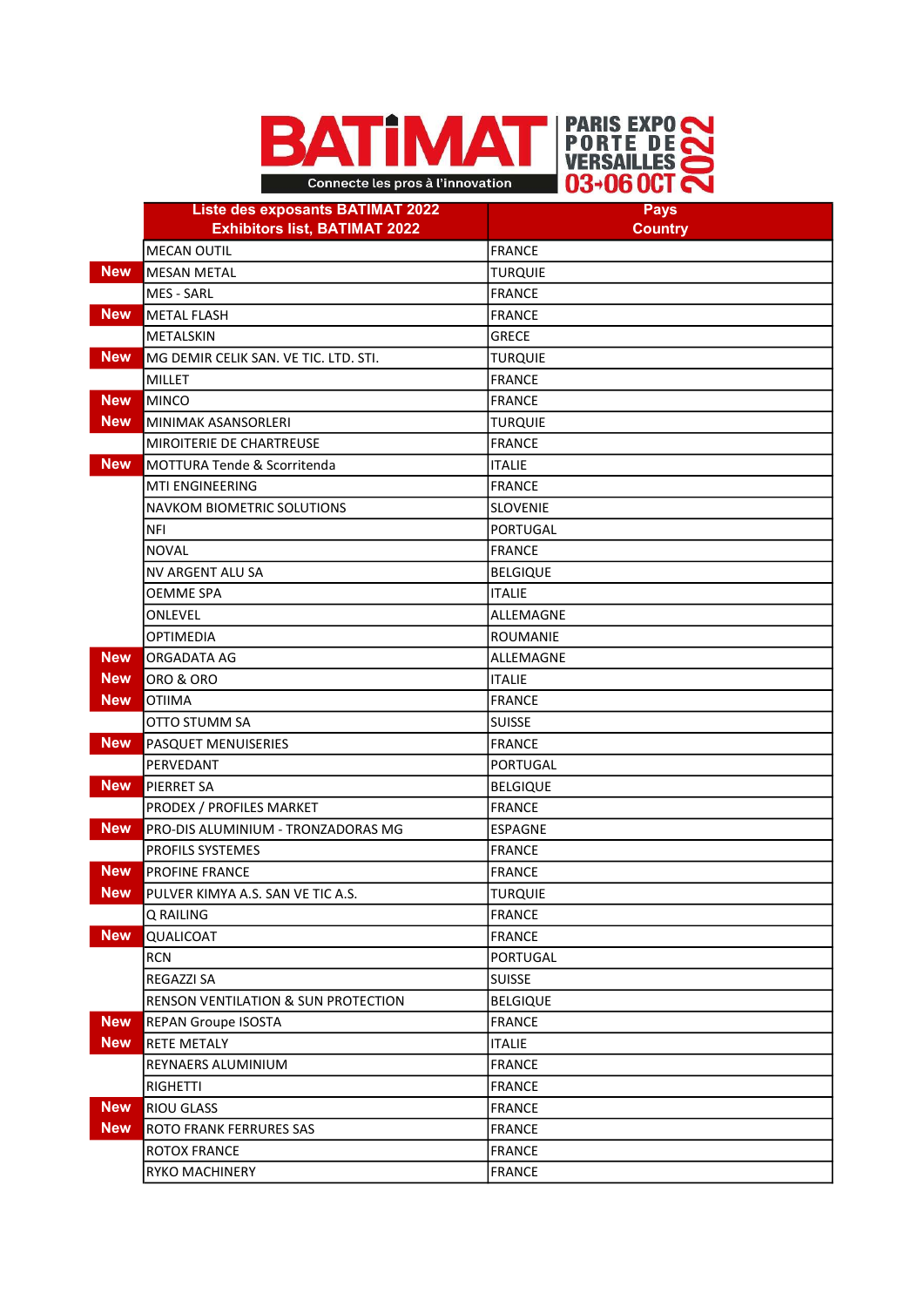



|            | <b>Liste des exposants BATIMAT 2022</b><br><b>Exhibitors list, BATIMAT 2022</b> | <b>Pays</b><br><b>Country</b> |
|------------|---------------------------------------------------------------------------------|-------------------------------|
|            | SADEV                                                                           | <b>FRANCE</b>                 |
| <b>New</b> | SAF&STIA                                                                        | <b>TUNISIE</b>                |
| <b>New</b> | <b>SARAY ALUMINIUM</b>                                                          | <b>TURQUIE</b>                |
|            | <b>SARL RIM</b>                                                                 | FRANCE                        |
| <b>New</b> | SBR MUHENDISLIK MAK. INS. SAN. TIC. LTD. STI.                                   | <b>TURQUIE</b>                |
|            | <b>SCHUTT GRANDE FORGE</b>                                                      | FRANCE                        |
|            | <b>SCRIGNO SPA</b>                                                              | <b>ITALIE</b>                 |
|            | <b>SECCO SISTEMI</b>                                                            | <b>ITALIE</b>                 |
|            | <b>SEMPERIT PROFILES</b>                                                        | ALLEMAGNE                     |
| <b>New</b> | SEPALUMIC                                                                       | <b>FRANCE</b>                 |
|            | <b>SERENS</b>                                                                   | FRANCE                        |
|            | <b>SFS</b>                                                                      | FRANCE                        |
|            | SIEGMUND FRANCE                                                                 | FRANCE                        |
|            | <b>SIPAR SRL</b>                                                                | <b>ITALIE</b>                 |
|            | SISTEM ALUMINYUM SANAYI VE TICARET A.S.                                         | <b>TURQUIE</b>                |
|            | <b>SNFA</b>                                                                     | FRANCE                        |
|            | <b>SOENEN FRANCE</b>                                                            | FRANCE                        |
|            | <b>SOKO VERANDAS &amp; PERGOLAS</b>                                             | <b>FRANCE</b>                 |
|            | <b>SOLARLUX FRANCE</b>                                                          | FRANCE                        |
|            | SOLISYSTEME                                                                     | FRANCE                        |
| <b>New</b> | SOTRALU                                                                         | FRANCE                        |
|            | <b>STAC</b>                                                                     | <b>ESPAGNE</b>                |
| <b>New</b> | <b>STRUGAL SL</b>                                                               | <b>ESPAGNE</b>                |
|            | <b>SUN WINNER Group</b>                                                         | POLOGNE                       |
| <b>New</b> | <b>SWAO</b>                                                                     | FRANCE                        |
|            | TAIWAN DAEDALUS DOOR CONTROL CO LTD                                             | <b>TAIWAN</b>                 |
|            | TAMILUZ                                                                         | <b>ESPAGNE</b>                |
|            | <b>TECHNAL</b>                                                                  | FRANCE                        |
|            | <b>TECHNOFORM</b>                                                               | FRANCE                        |
|            | TELECO AUTOMATION                                                               | FRANCE                        |
|            | TELLIER BRISE-SOLEIL                                                            | <b>FRANCE</b>                 |
| <b>New</b> | TENDA SISTEM SRL                                                                | <b>ITALIE</b>                 |
|            | <b>TENDER SRL</b>                                                               | <b>ITALIE</b>                 |
| <b>New</b> | THIRARD                                                                         | <b>FRANCE</b>                 |
|            | <b>TIGERSTOP</b>                                                                | PAYS-BAS                      |
|            | <b>USAKLIGIL FENCE SYSTEMS</b>                                                  | <b>TURQUIE</b>                |
| <b>New</b> | <b>VEKA</b>                                                                     | FRANCE                        |
| <b>New</b> | VEKA RECYCLAGE SAS                                                              | <b>FRANCE</b>                 |
|            | <b>VELA VEB FRANCE LOVATO</b>                                                   | FRANCE                        |
|            | <b>VERANDA CONCEPT ALU</b>                                                      | <b>FRANCE</b>                 |
| <b>New</b> | VERRISSIMA                                                                      | <b>FRANCE</b>                 |
| <b>New</b> | VOLMA                                                                           | FRANCE                        |
|            | WAREMA                                                                          | ALLEMAGNE                     |
|            | WICONA                                                                          | <b>FRANCE</b>                 |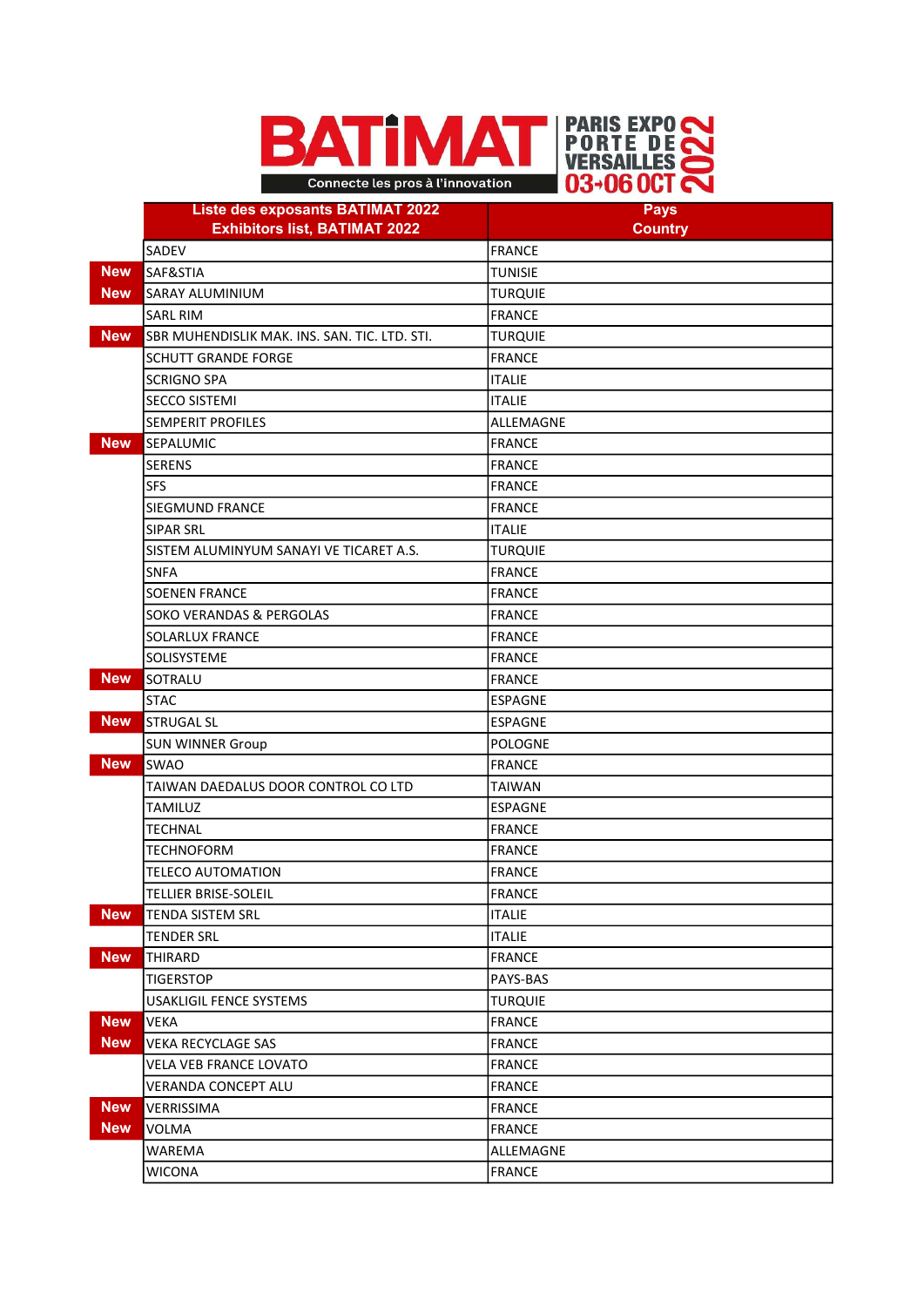

|            | <b>Liste des exposants BATIMAT 2022</b>                     | <b>Pays</b>                                      |
|------------|-------------------------------------------------------------|--------------------------------------------------|
|            | <b>Exhibitors list, BATIMAT 2022</b>                        | <b>Country</b>                                   |
| New        | WINLOCK SYSTEMS SARL                                        | <b>FRANCE</b>                                    |
| <b>New</b> | <b>WINPRO</b>                                               | <b>BELGIQUE</b>                                  |
|            | WISNIOWSKI SP. Z O.O. S.K.A.                                | <b>POLOGNE</b>                                   |
|            | <b>WOLFSGRUBER LTD</b>                                      | <b>ITALIE</b>                                    |
|            | YILMAZ MACHINE                                              | <b>TURQUIE</b>                                   |
|            | ZHEJIANG JIECANG LINEAR MOTION TECHNOLOGY                   |                                                  |
| <b>New</b> | CO.,LTD.                                                    | <b>CHINE</b>                                     |
| <b>New</b> | ZPHU ALSECCO SP. Z O.O.   UL. KARPACKA 6                    | POLOGNE                                          |
|            |                                                             | <b>SERVICES AUX ENTREPRISES &amp; ORGANISMES</b> |
|            |                                                             | PROFESSIONNAL SERVICES & ORGANIZATIONS           |
|            | ADEME                                                       | <b>FRANCE</b>                                    |
| New        | <b>AFPA</b>                                                 | FRANCE                                           |
| New        | <b>AKKATOGLU IRON STEEL</b>                                 | <b>TURQUIE</b>                                   |
|            | <b>ARCHITECTURES A VIVRE - EK - EXE</b>                     | <b>FRANCE</b>                                    |
| <b>New</b> | <b>ASPECHOME SRL</b>                                        | <b>ITALIE</b>                                    |
| <b>New</b> | <b>ASSOCIATION HOE</b>                                      | FRANCE                                           |
|            | <b>BATIACTU</b>                                             | FRANCE                                           |
|            | <b>BATICHIFFRAGE</b>                                        | <b>FRANCE</b>                                    |
|            | <b>BATI JOURNAL TV</b>                                      | FRANCE                                           |
|            | <b>BATINFO</b>                                              | <b>FRANCE</b>                                    |
| <b>New</b> | <b>BAVARIAN PAVILION</b>                                    | ALLEMAGNE                                        |
| New        | <b>BAYERN INTERNATIONAL GMBH</b>                            | ALLEMAGNE                                        |
| <b>New</b> | <b>BIP INFO PRO - BATIRAMA</b>                              | <b>FRANCE</b>                                    |
| New        | BPB SP. Z O.O.                                              | <b>POLOGNE</b>                                   |
|            | <b>BRICOMAN</b>                                             | FRANCE                                           |
| <b>New</b> | <b>BRONDELLO ERMINIO</b>                                    | <b>ITALIE</b>                                    |
| <b>New</b> | ÇAĞRITEL ÇİT HARFİYAT İNŞAAT SAN. VE TİC. LTD. ŞTİ.         | <b>TURQUIE</b>                                   |
| <b>New</b> | <b>CAPEB</b>                                                | FRANCE                                           |
| New        | CENTRO ESTERO PER L'INTERNAZIONALIZZAZIONE<br>PIEMONTE SCPA | <b>ITALIE</b>                                    |
|            | CEREMA                                                      | <b>FRANCE</b>                                    |
|            | CERIB - CENTRE D'ESSAIS AU FEU                              | FRANCE                                           |
|            | CHANTIERS DE FRANCE                                         | FRANCE                                           |
|            | CHINA INTOP EXHIBITION CO. LTD                              | <b>CHINE</b>                                     |
|            |                                                             |                                                  |
| <b>New</b> | <b>CIEC</b><br><b>CONSTRUIRE SA MAISON</b>                  | <b>CHINE</b><br><b>FRANCE</b>                    |
|            | D'ARCHITECTURE ET SEQUENCES BOIS                            | <b>FRANCE</b>                                    |
|            | DIRECTION CENTRALE DU SERVICE D'INFRASTRUCTURE              |                                                  |
|            | DE LA DEFENSE - MINISTERE DE LA DEFENSE                     | <b>FRANCE</b>                                    |
| New        | DKM CONSTRUCTION                                            | <b>TURQUIE</b>                                   |
|            | <b>EASTYDIA</b>                                             | <b>CHINE</b>                                     |
| <b>New</b> | ECOMINERO                                                   | <b>FRANCE</b>                                    |
| <b>New</b> | <b>ECO-MOBILIER</b>                                         | FRANCE                                           |
|            | EDITIONS AVENIRCONSTRUCTION                                 | FRANCE                                           |
|            | <b>EFECTIS</b>                                              | <b>FRANCE</b>                                    |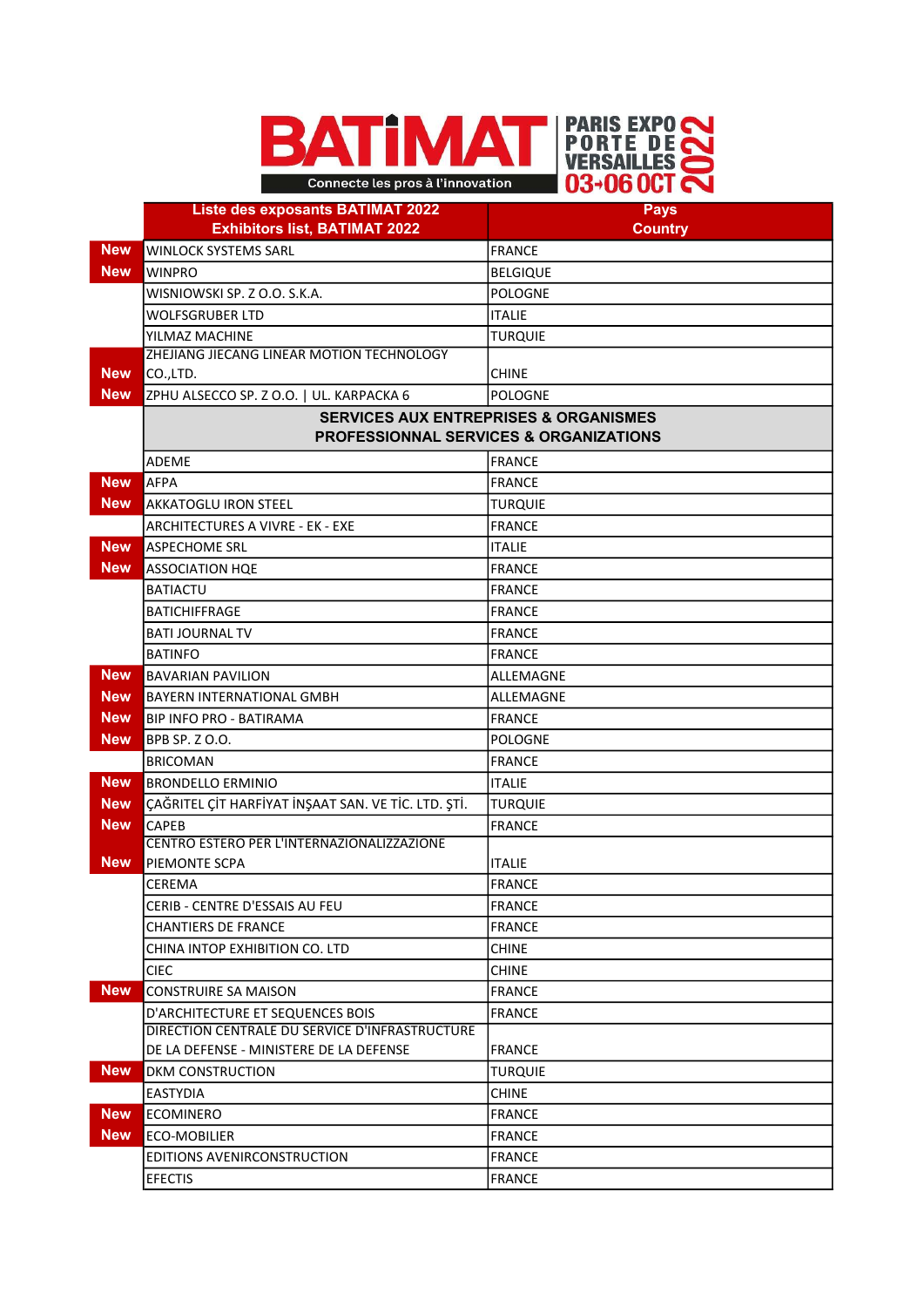



|            | <b>Liste des exposants BATIMAT 2022</b>         | <b>Pays</b>         |
|------------|-------------------------------------------------|---------------------|
|            | <b>Exhibitors list, BATIMAT 2022</b>            | <b>Country</b>      |
| <b>New</b> | <b>EFFY</b>                                     | FRANCE              |
|            | <b>Espace Innovation FFB</b>                    | FRANCE              |
|            | <b>FAITH FERFORJE</b>                           | <b>TURQUIE</b>      |
|            | <b>FEDELEC</b>                                  | <b>FRANCE</b>       |
|            | <b>GLOBAL BUSINESS EXHIBITIONS</b>              | <b>COREE DU SUD</b> |
|            | <b>GROUPAMA ASSURANCES</b>                      | FRANCE              |
|            | <b>GROUPE BATIWEB</b>                           | <b>FRANCE</b>       |
| <b>New</b> | <b>HELLIO</b>                                   | FRANCE              |
|            | ICE-AGENZIA PER LA PROMOZIONE ALL'ESTERO E      |                     |
|            | L'INTERNAZIONALIZZAZIONE DELLE IMPRESE ITALIANE | <b>ITALIE</b>       |
|            | <b>IDEAL KABIN</b>                              | <b>TURQUIE</b>      |
|            | <b>INOHA</b>                                    | <b>FRANCE</b>       |
| <b>New</b> | <b>IRIS COATINGS</b>                            | <b>ITALIE</b>       |
|            | <b>IT FFB</b>                                   | FRANCE              |
| <b>New</b> | <b>KANAT BROUETTE</b>                           | <b>TURQUIE</b>      |
| <b>New</b> | <b>KAS</b>                                      | <b>TURQUIE</b>      |
|            | LATVIAN PAVILION                                | <b>LETTONIE</b>     |
|            | LE CFA DE DEMAIN                                | <b>FRANCE</b>       |
|            | L ECHO DE LA BAIE                               | FRANCE              |
|            | <b>LIBRAIRIE EYROLLES</b>                       | FRANCE              |
| <b>New</b> | <b>MAF</b>                                      | FRANCE              |
| <b>New</b> | MICHEL SIMOND DEVELOPPEMENT                     | FRANCE              |
|            | <b>OPPBTP</b>                                   | FRANCE              |
|            | <b>OPQIBI</b>                                   | FRANCE              |
| <b>New</b> | PAVILLON AFRICAIN (BTP AFRIQUE)                 | <b>CAMEROUN</b>     |
| <b>New</b> | PAVILLON AFRICAIN (BTP AFRIQUE)                 | <b>CAMEROUN</b>     |
| <b>New</b> | PETRAL                                          | <b>ITALIE</b>       |
|            | <b>PRO BRIXIA</b>                               | <b>ITALIE</b>       |
|            | <b>PRO BTP</b>                                  | FRANCE              |
|            | <b>QUALIBAT</b>                                 | <b>FRANCE</b>       |
| <b>New</b> | <b>RED AGENCY</b>                               | FRANCE              |
|            | REGIONE PUGLIA DIPARTIMENTO SVILUPPO            |                     |
|            | ECONOMICO, INNOVAZIONE, ISTRUZIONE FORMAZIONE   |                     |
| <b>New</b> | <b>E LAVORO</b>                                 | <b>ITALIE</b>       |
| <b>New</b> | RIALTO ERRELAB COVEMA                           | <b>ITALIE</b>       |
| <b>New</b> | <b>RICEHOUSE</b>                                | <b>ITALIE</b>       |
| <b>New</b> | <b>ROOFINGREEN</b>                              | <b>ITALIE</b>       |
|            | <b>SAD YAPI VE PROFIL</b>                       | <b>TURQUIE</b>      |
| <b>New</b> | SARAYLI                                         | <b>TURQUIE</b>      |
|            | <b>SMABTP</b>                                   | FRANCE              |
|            | <b>STARMAT</b>                                  | FRANCE              |
|            | <b>SYNERCIEL</b>                                | <b>FRANCE</b>       |
|            | <b>TBC INNOVATION</b>                           | FRANCE              |
|            | <b>TECHNIC'BAIE</b>                             | <b>FRANCE</b>       |
| <b>New</b> | <b>TEKSIAL</b>                                  | <b>FRANCE</b>       |